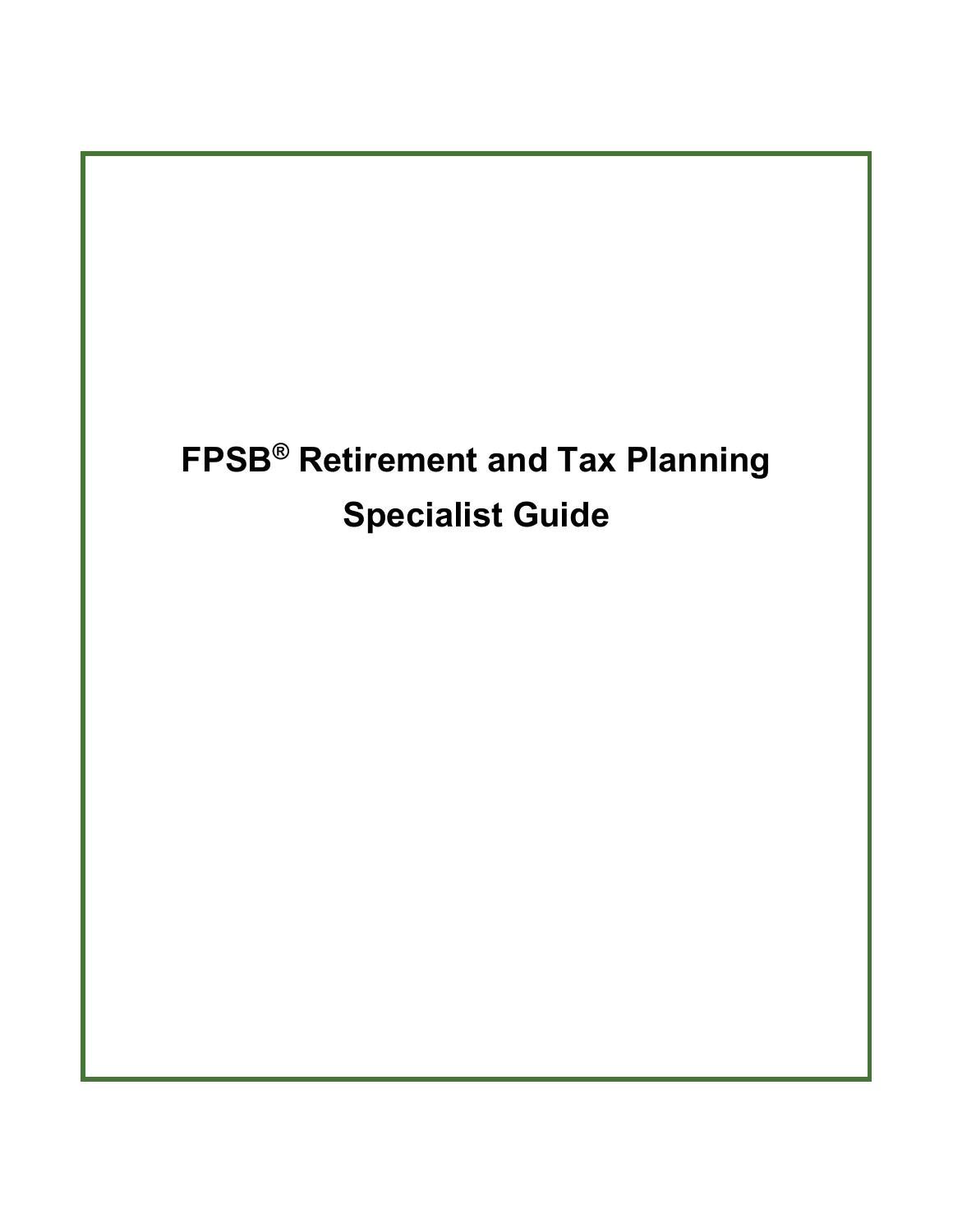

Are you ready for a world-class learning experience brought to you by Financial Planning Standards Board Ltd., the standardssetting body for the global financial planning profession? Taken either online or with an instructor, FPSB Ltd.'s retirement and tax planning course prepares you to develop strategies to optimize your clients' wealth accumulation and cash flow leading up to and during retirement, as well as advise on the role of tax planning in supporting client goals.

The course teaches you to consider your clients' personal financial goals, risk tolerance and risk capacity, asset locations, the structure and impact of public and private retirement plans, and how taxation will affect your clients' financial situation and goals. To be recognized by employers, clients and the public for your knowledge and competency in retirement and tax planning, complete the roadmap below to obtain FPSB® Retirement and Tax Planning Specialist certification in India.

#### **The Roadmap to Certification**



Financial Planning Standards Board Ltd. owns the CFP<sup>cw</sup>, CERTIFIED FINANCIAL PLANNER<sup>cop</sup>, **CR.**<br>*Fm., F*FPSB<sup>186</sup> and FPSB<sup>a</sup> marks in India, and permits qualified individuals to use these marks in India<br>to indicate that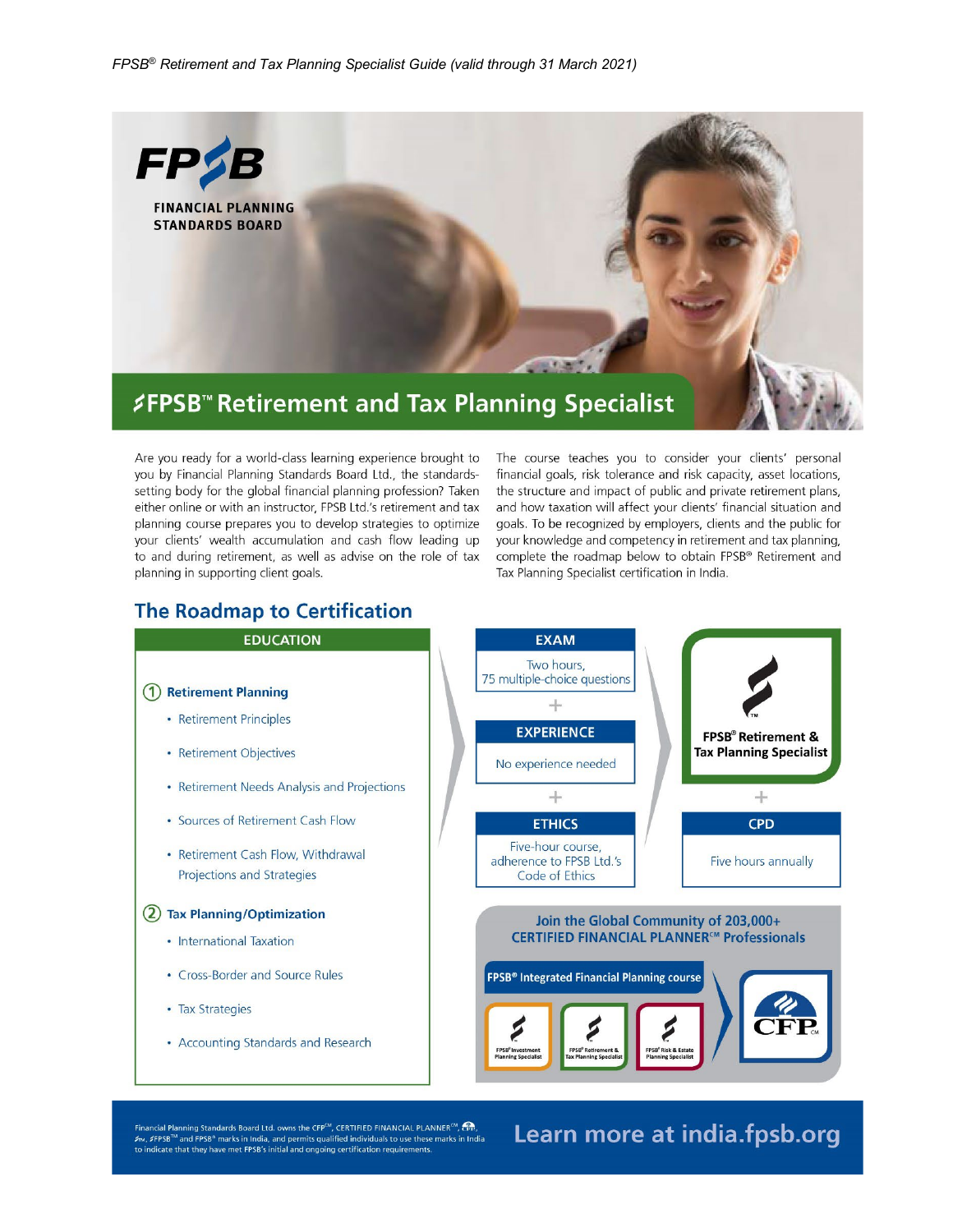<span id="page-2-0"></span>

| <b>Contents</b>                                                             |                |
|-----------------------------------------------------------------------------|----------------|
| Contents                                                                    | 3              |
| About FPSB Ltd. and FPSB Programs in India                                  | 4              |
| FPSB <sup>®</sup> Retirement and Tax Planning Specialist Overview           | 5              |
| Step 1: Education                                                           | 5              |
| <b>Period for Course Completion</b>                                         | 6              |
| Education                                                                   | $\overline{7}$ |
| 1. Self-Paced Education                                                     | $\tau$         |
| 2. Instructor-Led Education                                                 | 8              |
| 3. Recognition of Prior Learning                                            | 8              |
| Step 2. Exam                                                                | 9              |
| Step 3. Ethics                                                              | 12             |
| <b>Ethics Attestation</b>                                                   | 13             |
| Step 4. Initial and Ongoing Certification                                   | 14             |
| <b>Ongoing Certification Requirements</b>                                   | 14             |
| FPSB Coursework as Continuing Professional Development                      | 14             |
| Using your Badge and Certification Name Correctly                           | 14             |
| Appendix A. FPSB Retirement and Tax Planning Specialist Competency Profile  |                |
|                                                                             | 15             |
| <b>Module: Retirement Planning</b>                                          | 15             |
| <b>Global Retirement Planning</b>                                           | 15             |
| India-Specific Retirement Planning                                          | 16             |
| Module: Tax Planning and Optimization                                       | 19             |
| <b>Global Principles of Taxation</b>                                        | 19             |
| India-Specific Principles of Taxation                                       | 20             |
| Appendix B. FPSB Certification Code of Ethics (for all FPSB certifications) | 29             |
| <b>Appendix C. Pricing</b>                                                  | 31             |
| <b>Appendix D. Frequently Asked Questions</b>                               | 32             |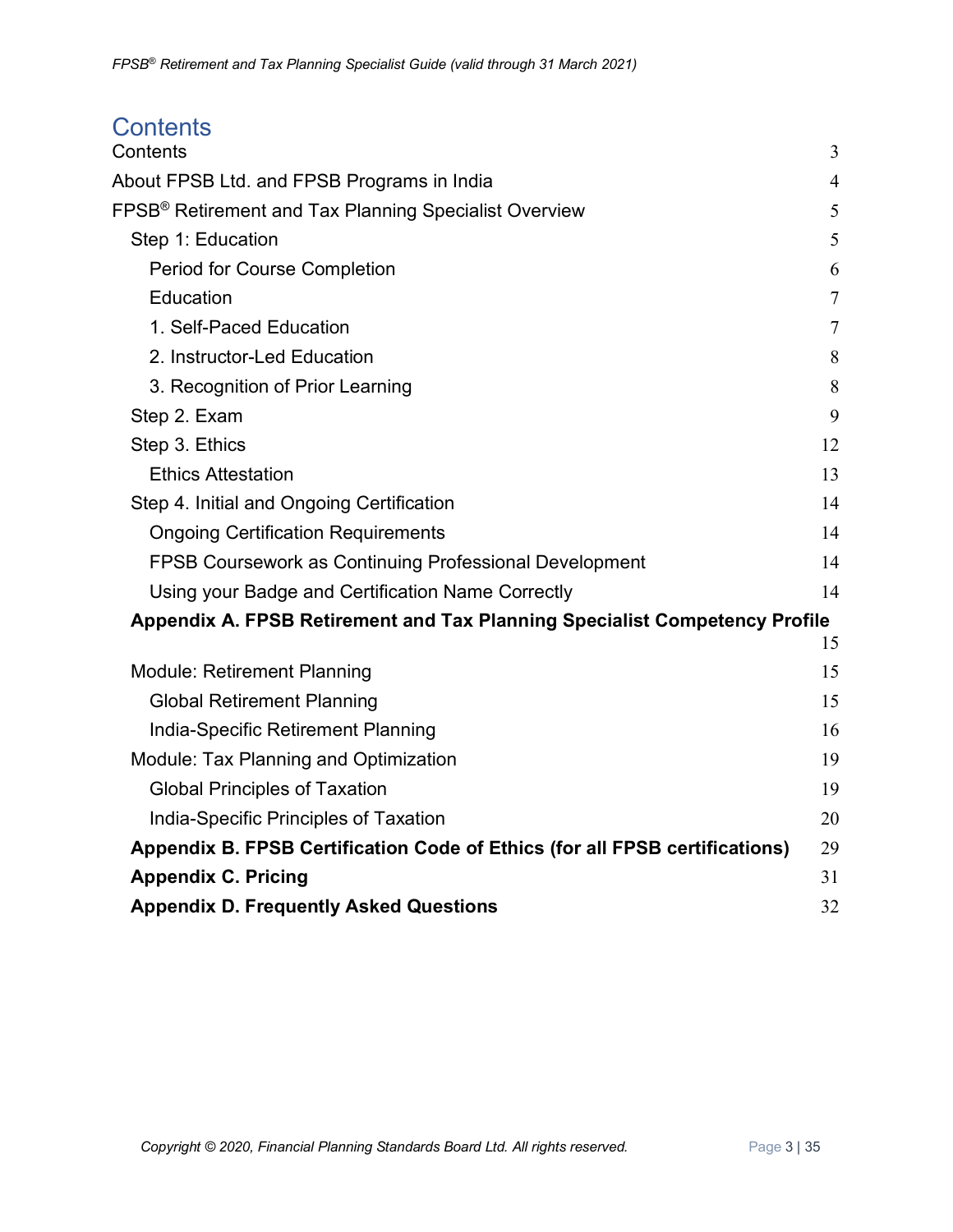# <span id="page-3-0"></span>About FPSB Ltd. and FPSB Programs in India

- FPSB<sup>®</sup> Investment Planning Specialist
- FPSB<sup>®</sup> Risk and Estate Planning Specialist
- FPSB<sup>®</sup> Retirement and Tax Planning Specialist

Each certification carries its own stand-alone coursework, exam and credential. Importantly the coursework required for FPSB's pathway certifications also fulfills part of the required education for CFPCM certification in India.

Interested professionals can begin their journey toward CFP certificating by registering with FPSB to begin the coursework for any of the three pathway certifications (in any order). This guide will focus on the **FPSB Retirement and Tax Planning Specialist** certification.



**For more information about FPSB and its certification programs in India, please visit www.india.fpsb.org.**

 $\frac{p}{\sqrt{1-p}}$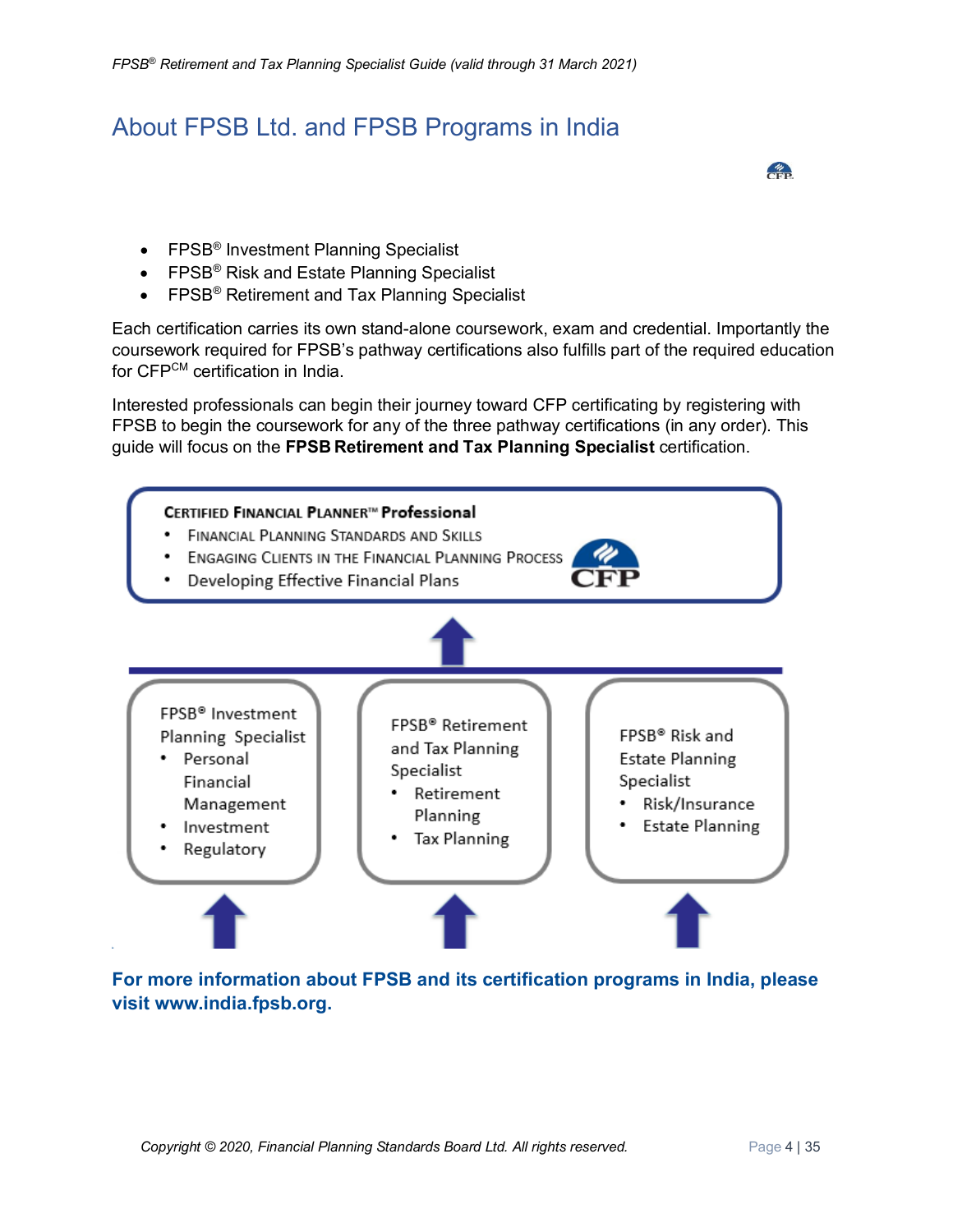# <span id="page-4-0"></span>FPSB® Retirement and Tax Planning Specialist Overview

#### **Take Your Career to the Next Level**

Taken either online or with an instructor, the FPSB<sup>®</sup> Retirement and Tax Planning Specialist course prepares you to develop strategies to help clients optimize their wealth accumulation and cash flow leading up to and during retirement, and to advise on the role of tax planning in supporting client goals.

The course teaches you to consider your clients' personal financial goals, risk tolerance and risk capacity, asset locations, the structure and impact of public and private retirement plans, and how taxation will affect your clients' financial situation and goals. To be recognized by employers, clients and the public for your superior skills and knowledge in retirement and tax planning, complete the roadmap below to obtain FPSB® Retirement and Tax Planning Specialist certification in India.

#### **Steps to Initial Certification**

The requirements for FPSB<sup>®</sup> Retirement and Tax Planning Specialist certification are as follows:

- 1. Successfully complete the FPSB Ltd. **Ethics** Course.
- 2. Successfully complete FPSB's **education** modules for:
	- o Tax Planning
	- o Retirement Planning
- 3. Pass the FPSB® Retirement and Tax Planning Specialist **exam**, which aligns to the topics identified in the FPSB Retirement and Tax Planning Specialist Competency Profile (Appendix A):
- 4. Complete your **certification application**, which includes your agreement to comply with FPSB Ltd.'s Code of Ethics and payment of an annual certification fee.

<span id="page-4-1"></span>

| Step 1: Education |  |  |  |
|-------------------|--|--|--|
|-------------------|--|--|--|

| <b>FPSB Retirement and Tax Planning Specialist</b>                                                            |                                                                                                  |                                     |                                                                                            |
|---------------------------------------------------------------------------------------------------------------|--------------------------------------------------------------------------------------------------|-------------------------------------|--------------------------------------------------------------------------------------------|
| <b>Education</b>                                                                                              | 2) Exam                                                                                          | <b>Ethics</b><br>3)                 | <b>Certification</b><br>4)<br><b>Application</b>                                           |
| 3 Education Modes<br>-Self-Paced Learning<br>-Instructor-led<br>Learning<br>-Recognition of Prior<br>Learning | Topics<br>-Tax Planning<br>-Retirement<br>Planning<br>2 hours<br>75 multiple choice<br>questions | <b>FPSB Online Ethics</b><br>Course | Application for<br>certification<br>Agreement to abide<br>by FPSB Code of<br><b>Ethics</b> |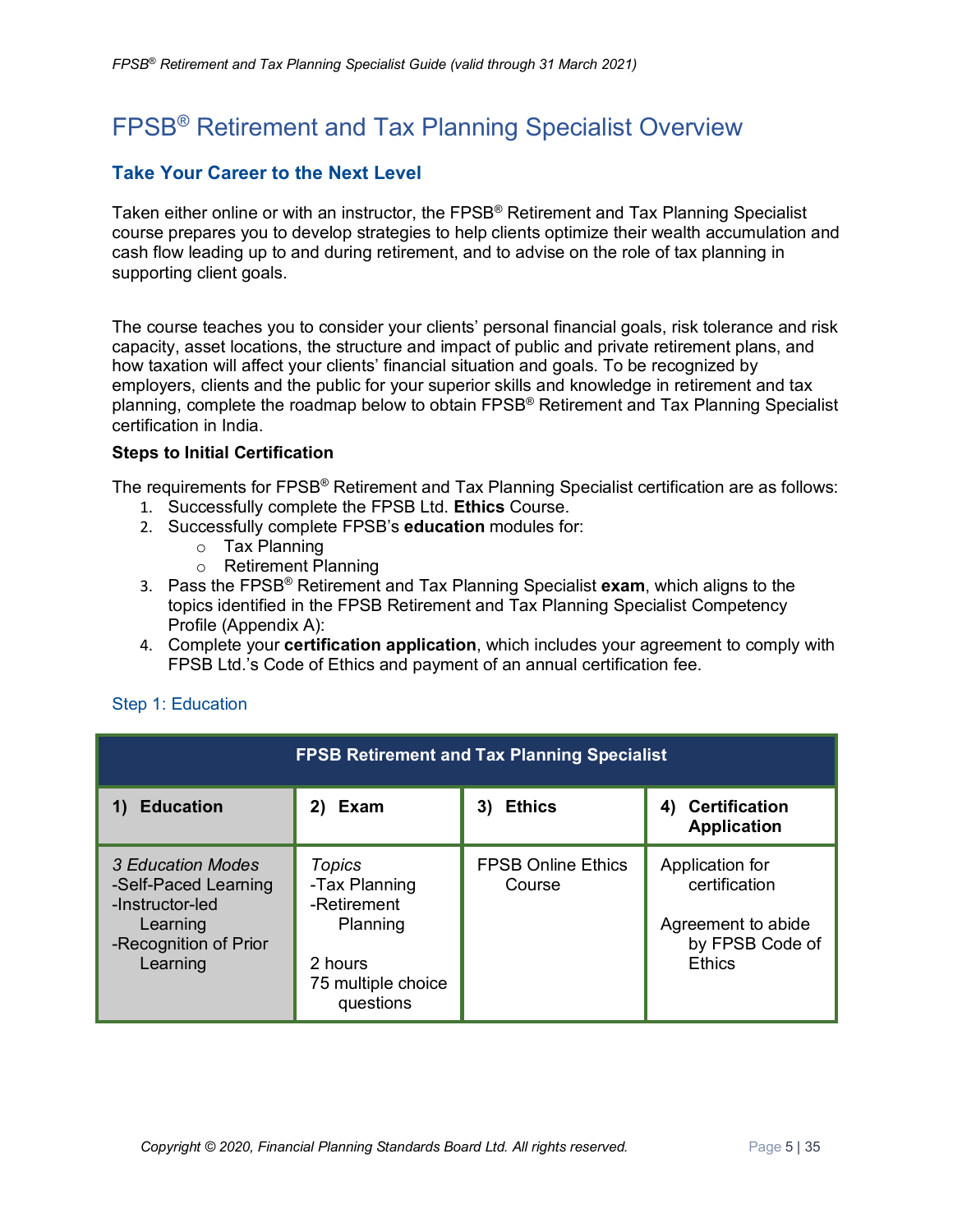#### **Criteria to Register**

Candidates who are at least age18 and have completed HSC/12th pass (Std XII/HSC) may register with FPSB and begin the FPSB Retirement and Tax Planning Specialist education course. (Please also see Q#21 of Appendix D: Frequently Asked Questions). FPSB Registration should be at least 30 days prior to Exam Registration.

#### <span id="page-5-0"></span>Period for Course Completion

Individuals must complete the FPSB® Retirement and Tax Planning Specialist certification program within three years of first registering with FPSB Ltd. and must renew their registration on an annual basis. After three years in the system, FPSB Ltd. will consider the registration invalid. Candidates should consider the feasibility of completing the program in this timeline before registering.

| <b>Module</b>                        | <b>Name and Description</b>                                                                                                                                                                                                                                                                                                                                                                                                                                                                                           |
|--------------------------------------|-----------------------------------------------------------------------------------------------------------------------------------------------------------------------------------------------------------------------------------------------------------------------------------------------------------------------------------------------------------------------------------------------------------------------------------------------------------------------------------------------------------------------|
| <b>Retirement</b><br><b>Planning</b> | Through this module candidates will learn about key retirement principles and how to<br>identify their client's retirement objectives and needs. Candidates will be prepared to<br>develop strategies and use techniques for wealth accumulation and withdrawal during<br>retirement years; taking into consideration asset locations and the client's personal<br>financial goals, risk tolerance, risk capacity, and structure and impact of public and<br>private retirement plans on the client's financial plan. |
| Tax Planning                         | In this module, candidates will learn about taxes and the various tax strategies they<br>can apply with their clients. This course covers tax planning and optimization at the<br>global and local level.                                                                                                                                                                                                                                                                                                             |

#### **FPSB Ltd. Educational Resources**

FPSB Ltd. will provide program participants with digital textbooks, supplemental post-chapter practice quizzes, post-module exams and supplemental course materials through its online learning portal, MyFPSB*learning*. All FPSB Ltd. education materials are aligned to the FPSB Retirement and Tax Planning Specialist learning objectives described in Appendix A. All candidates, regardless of education mode, are required to purchase these materials.

| <b>Global Modules/Chapters</b>                                     |                                       |  |
|--------------------------------------------------------------------|---------------------------------------|--|
| <b>Retirement Planning</b>                                         | <b>Tax Planning</b>                   |  |
| 1.1 Retirement Principles                                          | 2.1 International Taxation            |  |
| 1.2 Retirement Objectives                                          | 2.2 Cross-Border and Source Rules     |  |
| 1.3 Retirement Needs Analysis and Projections                      | 2.3 Tax Strategies                    |  |
| 1.4 Potential Sources of Retirement Cash Flow                      | 2.4 Accounting Standards and Research |  |
| 1.5 Retirement Cash Flow, Withdrawal Projections<br>and Strategies |                                       |  |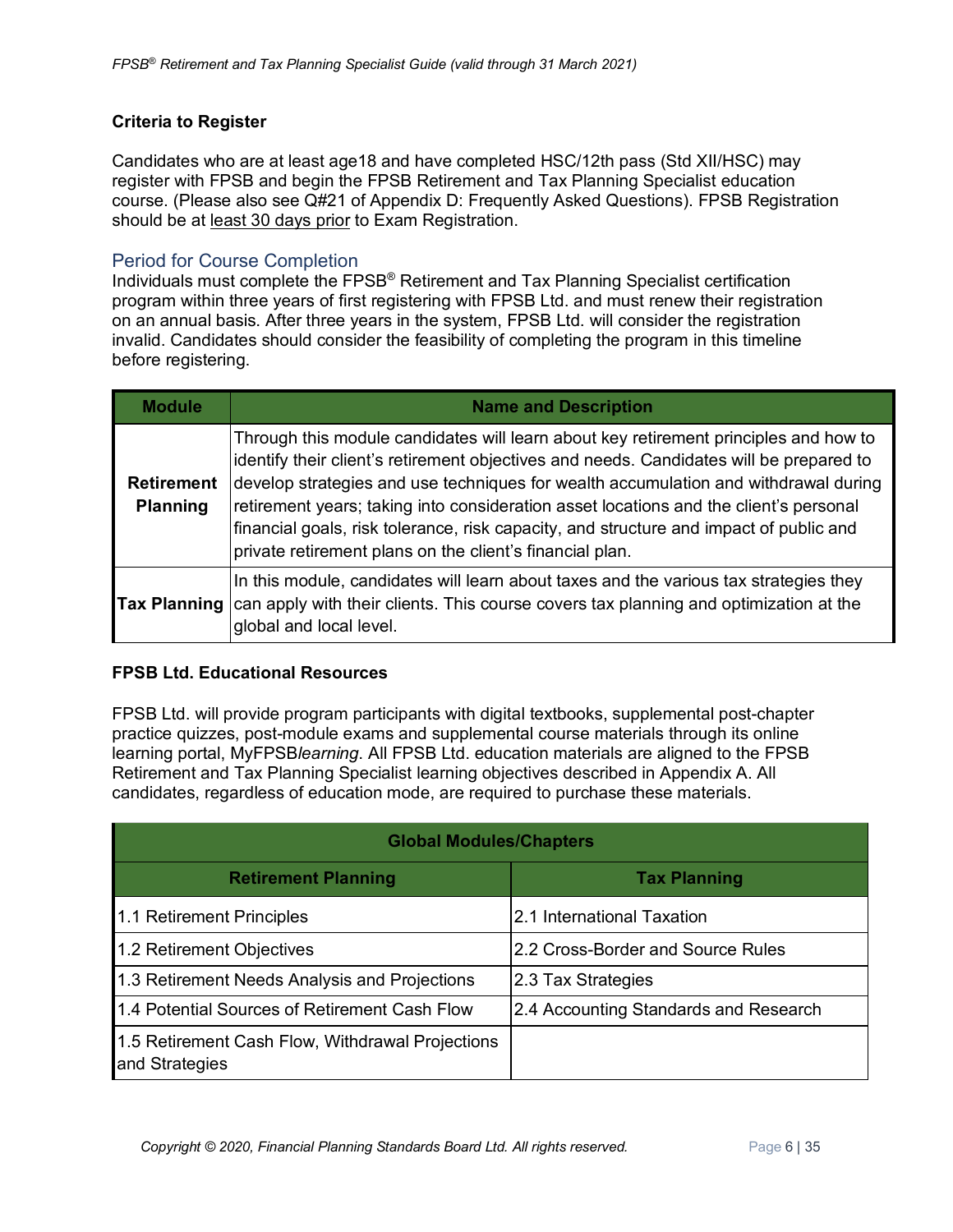| <b>India Specific Modules/Chapters</b>                                             |                                                                       |  |
|------------------------------------------------------------------------------------|-----------------------------------------------------------------------|--|
| <b>Retirement Planning</b>                                                         | <b>Tax Planning</b>                                                   |  |
| 1.1 The Characteristic India Demography, Family<br>and the Retirement Preparedness | 1.1 India Tax Structure: Direct and Indirect<br><b>Taxes</b>          |  |
| 1.2 Pension Reforms in India                                                       | 1.2 Income-tax Act, 1961: Concepts and<br>Terminology                 |  |
| 1.3 Retirement Products in India                                                   | 1.3 Rules of Residency                                                |  |
| 1.4 Employee Benefits on Superannuation                                            | 1.4 What Constitutes Income From 'Salary'?                            |  |
|                                                                                    | 1.5 Various Allowances and Their Exemption<br>Limits                  |  |
|                                                                                    | 1.6 Taxable Perquisites                                               |  |
|                                                                                    | 1.7 Income from House Property                                        |  |
|                                                                                    | 1.8 Income from Capital Gains                                         |  |
|                                                                                    | 1.9: Income from Other Sources                                        |  |
|                                                                                    | 1.10 Income Exempt from Tax                                           |  |
|                                                                                    | 1.11: Exemptions Available on Transfer of<br>Long-term Capital Assets |  |
|                                                                                    | 1.12 Permissible Deductions from Gross Total<br>Income                |  |
|                                                                                    | 1.13: Profits and Gains of Business or<br>Profession                  |  |
|                                                                                    | 1.14 Tax Treatment of Various Investments<br>and Relative Advantage   |  |
|                                                                                    | 1.15 Various Other Provisions Available under<br><b>Tax Laws</b>      |  |
|                                                                                    | 1.16 Computation of Taxable Income and Tax<br>and Filing of Returns   |  |

#### <span id="page-6-0"></span>**Education**

Candidates may complete the FPSB® Retirement and Tax Planning Specialist education requirement and become eligible to sit for the certification exam in one of three ways:

#### <span id="page-6-1"></span>1. Self-Paced Education

Candidates who register with FPSB and select "Self-Paced Learning" will receive a password for FPSB's online learning portal, MyFPSB*learning*, where they can read and interact with FPSB's various learning materials at their own speed and test their knowledge with quizzes and module tests to validate their learning experience. The self-paced education path may be most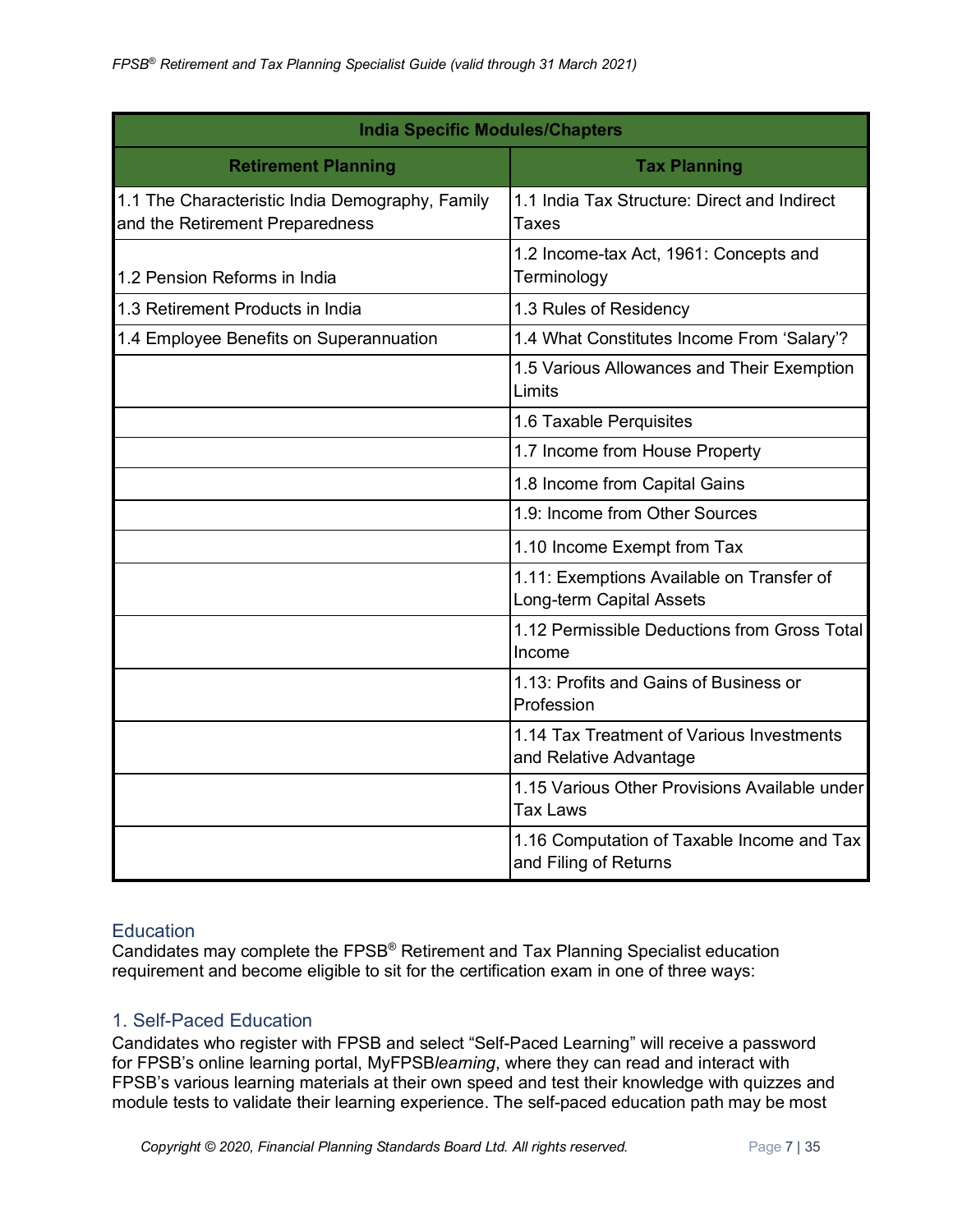appealing to experienced investment professionals or self-starters who enjoy studying on their own schedule.

\*Self-paced learners who do not pass all FPSB Retirement and Tax Planning Specialist module exams after the two attempts will be asked to pursue the instructor-led path by enrolling with an Authorized Education Provider (AEP).

#### <span id="page-7-0"></span>2. Instructor-Led Education

Candidates who want an immersive educational experience with hands-on learning and access to an FPSB Authorized Education Provider should register for "Instructor-Led Learning" when signing up with FPSB. FPSB Authorized Education Providers offer both classroom and online education experiences. When registering with FPSB, individuals who sign up for instructor-led education will be asked to select from amongst FPSB's authorized providers, which are also listed on the [FPSB Ltd. website.](https://india.fpsb.org/)

Candidates who opt for FPSB's instructor-led education can expect to receive the below teaching hours per module.

| <b>FPSB Retirement and Tax Planning</b><br><b>Specialist Modules</b> | <b>Estimated</b><br><b>Teaching</b><br><b>Hours</b> |
|----------------------------------------------------------------------|-----------------------------------------------------|
| Tax Planning                                                         | 25                                                  |
| <b>Retirement Planning</b>                                           | 25                                                  |
| Minimum Hours of Education                                           | 50                                                  |

#### <span id="page-7-1"></span>3. Recognition of Prior Learning

Candidates who have already completed alternative coursework that covers the FPSB Retirement and Tax Planning Specialist learning objectives may be eligible to have that coursework recognized by FPSB as meeting the education requirement of its FPSB Retirement and Tax Planning Specialist Certification without completing the FPSB Retirement and Tax Planning Specialist course (either self-paced or instructor-led). Candidates wishing to have their prior learning recognized must submit satisfactory evidence that their prior coursework meets FPSB's established learning objectives by holding any of the below qualifications or certifications. Candidates will be asked to select "Recognition of Prior Learning" when registering with FPSB and upload a copy of their current certificate in the MyFPSB*learning* platform.

| <b>Qualification/Certification Accepted for Education</b><br><b>Recognition</b> |                                                   | <b>Provider Institution</b> |
|---------------------------------------------------------------------------------|---------------------------------------------------|-----------------------------|
|                                                                                 | NISM Series XVII Retirement Adviser Certification | National Institute of       |
|                                                                                 | Examination and Chartered Accountant (CA)         | Securities Markets (NISM)   |
|                                                                                 |                                                   | and Institute of Chartered  |
|                                                                                 |                                                   | Accountants of India (ICAI) |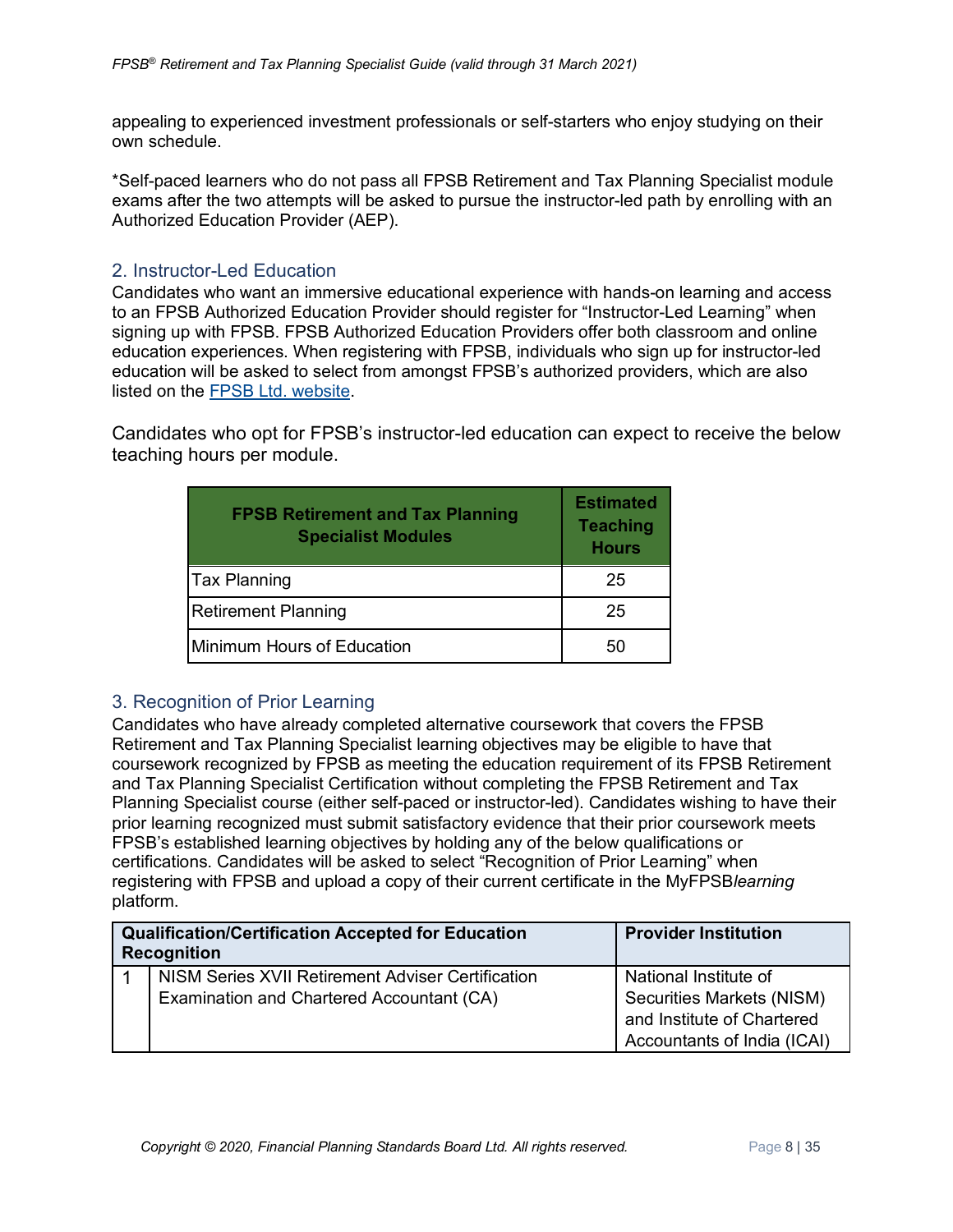#### <span id="page-8-0"></span>Step 2. Exam

| <b>FPSB Retirement and Tax Planning Specialist</b>                                                         |                                                                                                      |                                            |                                                                                     |
|------------------------------------------------------------------------------------------------------------|------------------------------------------------------------------------------------------------------|--------------------------------------------|-------------------------------------------------------------------------------------|
| <b>Education</b>                                                                                           | 2)<br>Exam                                                                                           | <b>Ethics</b><br>3)                        | <b>Certification</b><br>4)<br><b>Application</b>                                    |
| 3 Education Modes<br>-Self-Paced Learning<br>-Instructor-led Learning<br>-Recognition of Prior<br>Learning | <b>Topics</b><br>-Retirement Planning<br>-Tax Planning<br>2 hours<br>75 multiple choice<br>questions | <b>FPSB Online</b><br><b>Ethics Course</b> | Application for<br>certification<br>Agreement to abide<br>by FPSB Code<br>of Ethics |

Upon successful completion of the FPSB Retirement and Tax Planning Specialist education requirement, whether through instructor-led or self-paced education course or through recognition of prior learning, candidates will be able to sit for the  $\text{FPSB}^{\otimes}$  Retirement and Tax Planning Specialist exam.

The exam assesses the level of knowledge, skill and ability needed to earn the FPSB® Retirement and Tax Planning Specialist credential, including the functions of collection, analysis and synthesis (detailed further below). Each question on the exam focuses primarily on a specific element of competency from the FPSB Retirement and Tax Planning Specialist Competency Profile (Appendix A), and may require integration across several competencies.

#### **Exam Overview**

- 75 multiple-choice questions (4 possible answer choices), of which a minimum of 65 questions are potentially scored and up to 10 questions are used to develop future exams.
- Computer-based testing format
- Duration two hours
- Financial calculators permitted (data must be erased)
- There will be two possible marks: correct, with points allotted; or incorrect, for zero points. Candidates will not have points deducted (referred to as 'negative marking')

#### **Exam Scoring**

● The passing point on the FPSB<sup>®</sup> Retirement and Tax Planning Specialist exam is set to a level that is what is required for competent practice. Once set, future exams are equated to this same level so that candidates who take the exam one month have the same opportunity to demonstrate their abilities as candidates who take the exam a different month. The level of ability is what is consistent. This means that even if one exam is harder than another, the equating process gives every candidate the same opportunity to pass.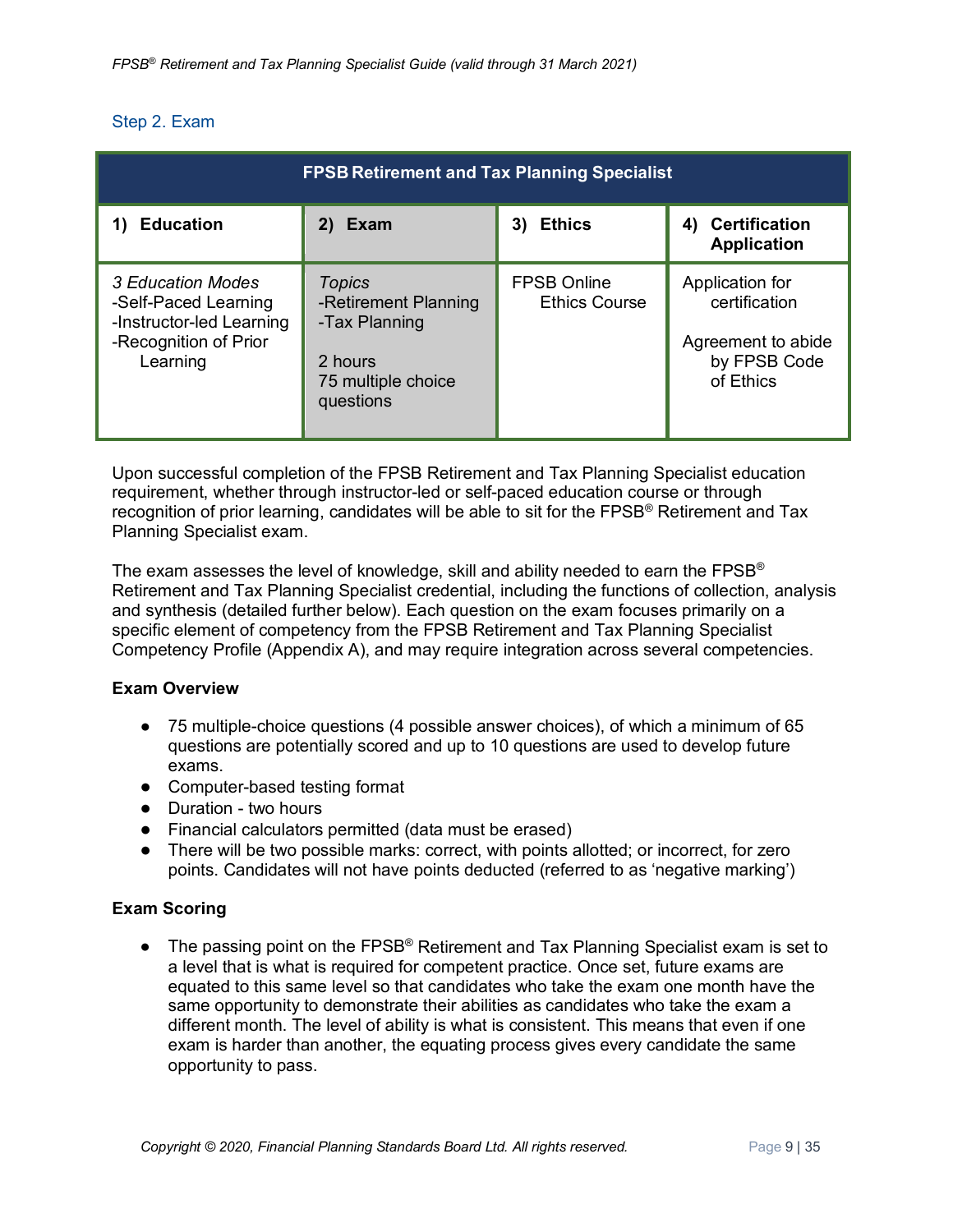#### **Areas of Practice**

The exam will test the following areas of practice, which are also described to in more detail in the FPSB Retirement and Tax Planning Specialist Competency Profile (Appendix A).

| <b>FPSB Retirement and Tax Planning Specialist</b><br><b>Areas of Practice</b>                                                                                                                                                                                                                  |                                                                                                                                                                                                                                                                                                                                                                                                                                                                                                                                                                                                                                                                                                                                                                                                                                                                                                                                                           |  |
|-------------------------------------------------------------------------------------------------------------------------------------------------------------------------------------------------------------------------------------------------------------------------------------------------|-----------------------------------------------------------------------------------------------------------------------------------------------------------------------------------------------------------------------------------------------------------------------------------------------------------------------------------------------------------------------------------------------------------------------------------------------------------------------------------------------------------------------------------------------------------------------------------------------------------------------------------------------------------------------------------------------------------------------------------------------------------------------------------------------------------------------------------------------------------------------------------------------------------------------------------------------------------|--|
| <b>Retirement Planning</b><br><b>Retirement Principles</b><br><b>Retirement Objectives</b><br>$\bullet$<br><b>Retirement Needs Analysis and Projections</b><br><b>Potential Sources of Retirement Cash Flow</b><br><b>Retirement Cash Flow, Withdrawal</b><br><b>Projections and Strategies</b> | <b>Tax Planning</b><br><b>International Taxation</b><br>$\bullet$<br><b>Cross-Border and Source Rules</b><br>$\bullet$<br><b>Tax Strategies</b><br>$\bullet$<br>Accounting Standards and Research<br>$\bullet$                                                                                                                                                                                                                                                                                                                                                                                                                                                                                                                                                                                                                                                                                                                                            |  |
| <b>India Specific Modules/Chapters</b>                                                                                                                                                                                                                                                          |                                                                                                                                                                                                                                                                                                                                                                                                                                                                                                                                                                                                                                                                                                                                                                                                                                                                                                                                                           |  |
| <b>Retirement Planning</b>                                                                                                                                                                                                                                                                      | <b>Tax Planning</b>                                                                                                                                                                                                                                                                                                                                                                                                                                                                                                                                                                                                                                                                                                                                                                                                                                                                                                                                       |  |
| The Characteristic India Demography, Family,<br>$\bullet$<br>and the Retirement Preparedness<br>Pension Reforms in India<br>$\bullet$<br>Retirement Products in India<br>$\bullet$<br><b>Employee Benefits on Superannuation</b><br>$\bullet$                                                   | India Tax Structure: Direct and Indirect<br>Taxes<br>Income-tax Act, 1961: Concepts and<br>$\bullet$<br>Terminology<br><b>Rules of Residency</b><br>٠<br>What Constitutes Income From<br>$\bullet$<br>'Salary'?<br><b>Various Allowances and Their</b><br>$\bullet$<br><b>Exemption Limits</b><br><b>Taxable Perquisites</b><br>٠<br>Income from House Property<br>٠<br>Income from Capital Gains<br>$\bullet$<br>Income from Other Sources<br>$\bullet$<br>Income Exempt from Tax<br>$\bullet$<br>Exemptions Available on Transfer of<br>$\bullet$<br>Long-term Capital Assets<br><b>Permissible Deductions from Gross</b><br>$\bullet$<br><b>Total Income</b><br>Profits and Gains of Business or<br>$\bullet$<br>Profession<br>Tax Treatment of Various Investments<br>$\bullet$<br>and Relative Advantage<br>Various Other Provisions Available<br>$\bullet$<br>under Tax Laws<br>Computation of Taxable Income and<br>٠<br>Tax and Filing of Returns |  |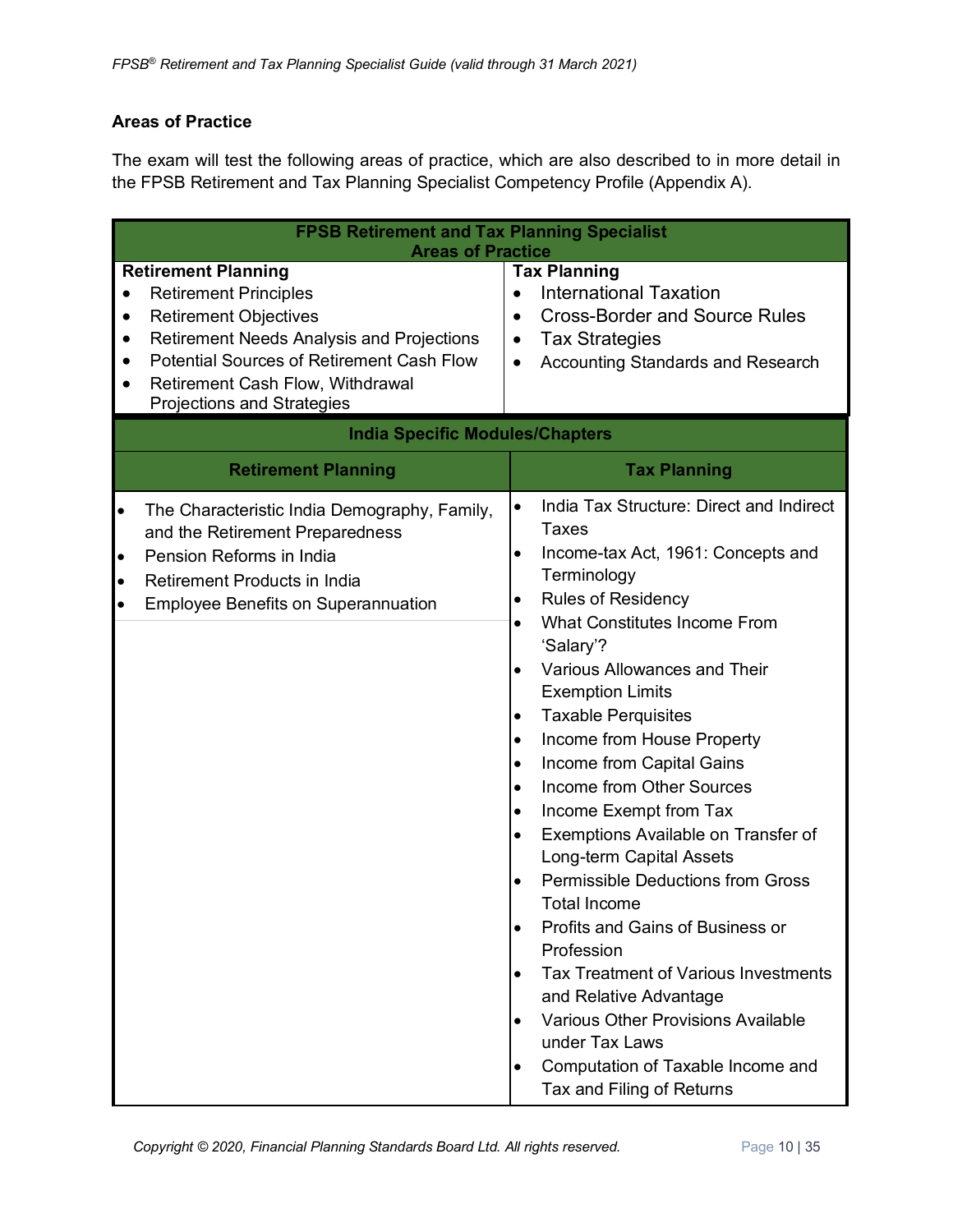The FPSB Retirement and Tax Planning Specialist exam will test the knowledge, skills and abilities from the FPSB Retirement and Tax Planning Specialist education modules in the below proportions. However, there will not be specific sections allocated to the modules. Instead, questions relating to each module will appear in no specific order throughout the exam.



#### Difficulty Levels

The FPSB Retirement and Tax Planning Specialist certification exam is designed to assess knowledge, skills and abilities in the areas of collection, analysis and synthesis in approximately the following proportions: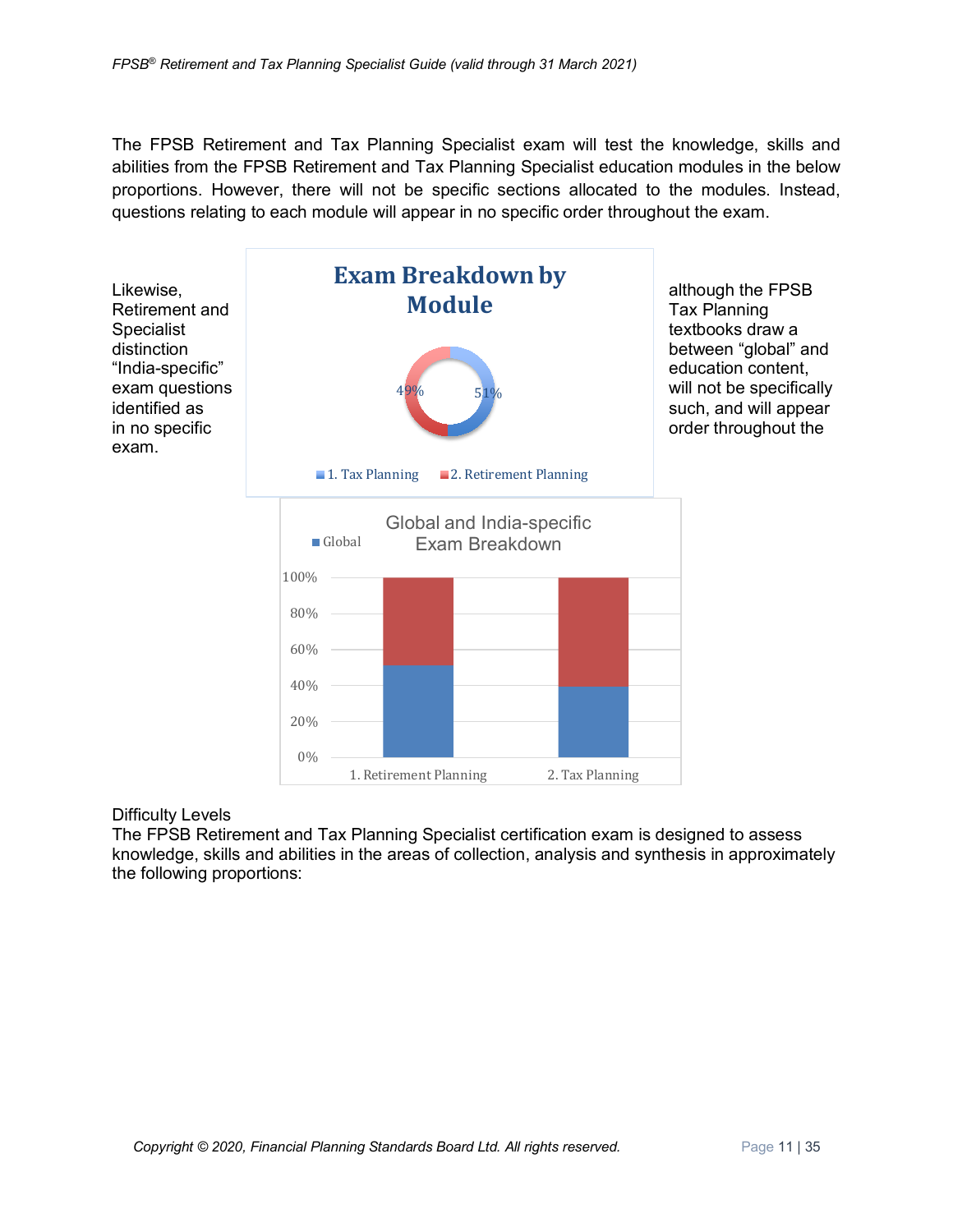

#### <span id="page-11-0"></span>Step 3. Ethics

| <b>FPSB Retirement and Tax Planning Specialist</b>                                                         |                                                                                                  |                                     |                                                                                     |
|------------------------------------------------------------------------------------------------------------|--------------------------------------------------------------------------------------------------|-------------------------------------|-------------------------------------------------------------------------------------|
| <b>Education</b>                                                                                           | Exam<br>2)                                                                                       | <b>Ethics</b><br>3)                 | <b>Certification</b><br>4)<br><b>Application</b>                                    |
| 3 Education Modes<br>-Self-Paced Learning<br>-Instructor-led Learning<br>-Recognition of Prior<br>Learning | Topics<br>-Retirement<br>Planning<br>-Tax Planning<br>2 hours<br>75 multiple choice<br>questions | <b>FPSB Online Ethics</b><br>Course | Application for<br>certification<br>Agreement to abide<br>by FPSB Code<br>of Ethics |

FPSB requires all individuals to successfully complete the FPSB Ethics course soon after they register in the FPSB® Retirement and Tax Planning Specialist course. This course is included with the purchase of the course material. Passing the Ethics course and abiding by Code of

**Copyright © 2020, Financial Planning Standards Board Ltd. All rights reserved.** Page 12 | 35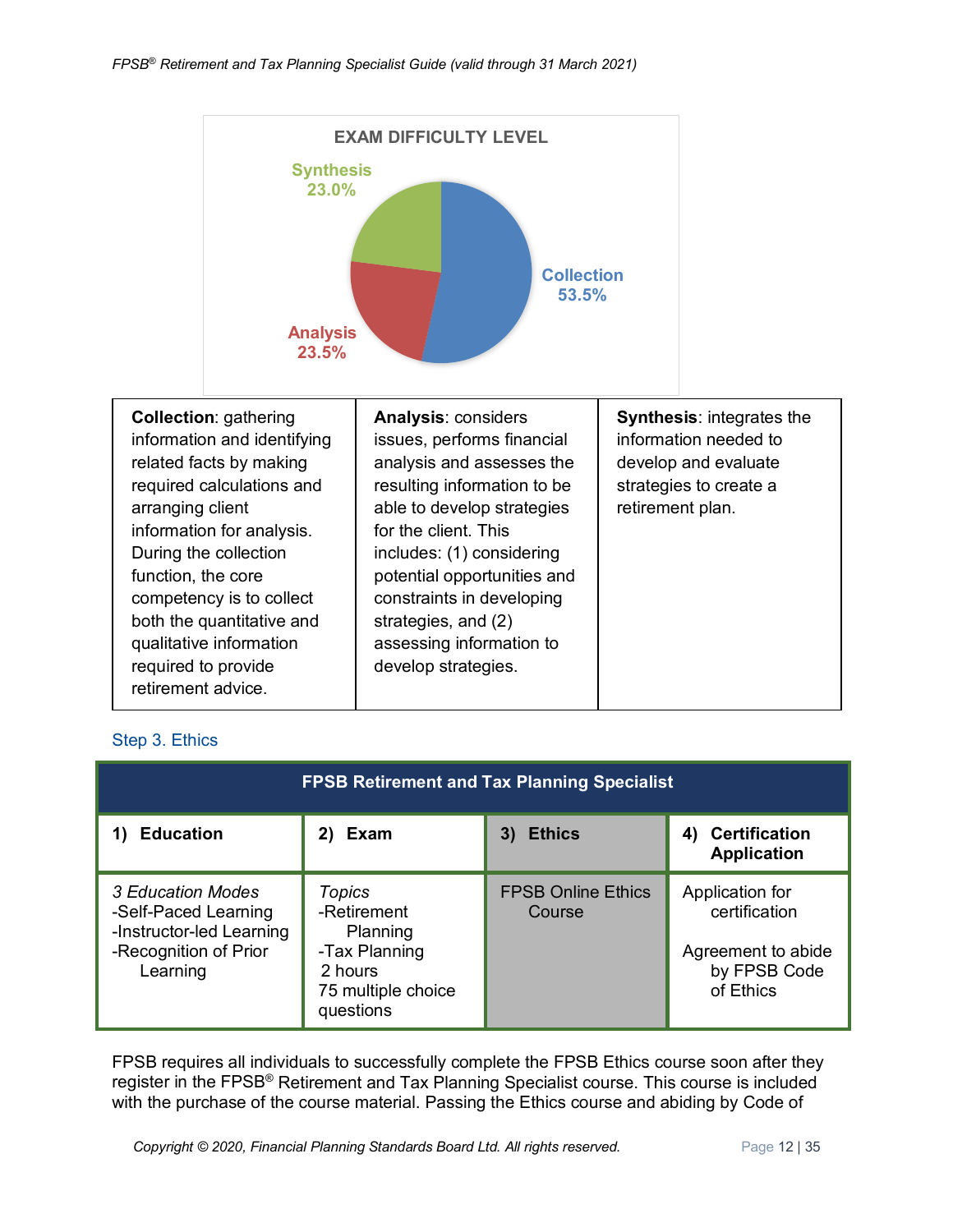Ethics is a pre-requisite for holding the FPSB® Retirement and Tax Planning Specialist certification. It is required to be passed only once for holding one or more Specialist certifications and CFPCM certification. The FPSB Ethics course is conducted online in MyFPSB*learning*. The interactive FPSB Ethics Course consists of recorded instruction that can be taken in one or multiple sittings with knowledge checks throughout. *Once completed, the FPSB Ethics Course is valid for all FPSB Ltd. certifications offered in India.*

#### <span id="page-12-0"></span>Ethics Attestation

After candidates have passed the FPSB Ethic Course, they must, as part of the FPSB Retirement and Tax Planning Specialist certification process, attest and agree to abide by the FPSB Code of Ethics.

| <b>Introduction</b>                                                                                                                                                                                                                                                                                                                                                                                                   | <b>Codes of Ethics</b>                                                                                                                                                                                                                                                                                                                                                              |
|-----------------------------------------------------------------------------------------------------------------------------------------------------------------------------------------------------------------------------------------------------------------------------------------------------------------------------------------------------------------------------------------------------------------------|-------------------------------------------------------------------------------------------------------------------------------------------------------------------------------------------------------------------------------------------------------------------------------------------------------------------------------------------------------------------------------------|
| <b>Learning Objectives</b><br>Explain why financial services professionals<br>should study ethics<br>$\bullet$ Describe the difference between values and<br>principles<br>Describe the relationship between ethics<br>and the law<br>Describe a financial services professional<br>le.<br>Identify characteristics of a professional<br>lo<br>Evaluate the public perception of the<br>financial services profession | <b>Learning Objectives</b><br>• Identify the purposes of codes of ethics<br>• Distinguish between the reasonable<br>person standard and the professional<br>practice standard<br>• Identify the eight principles of FPSB's<br>Code of Ethics<br>• Apply the principles of FPSB's Code of<br>Ethics to various case studies and<br>examples<br>• Construct a personal code of ethics |
| Knowledge Items<br>• Why financial services professionals should<br>study ethics<br>lo The difference between values and<br>principles<br>$\bullet$ Ethics and the law<br>$\bullet$ Characteristics of a financial services<br>professional<br>Public perception of the financial services<br>le.<br>profession                                                                                                       | Knowledge Items<br>• The purpose of a code of ethics<br>• Business conduct standards<br>• Reasonable person standard<br>• Professional practice standard<br>• Eight principles of FPSB's Code of Ethics<br>• Personal code of ethics                                                                                                                                                |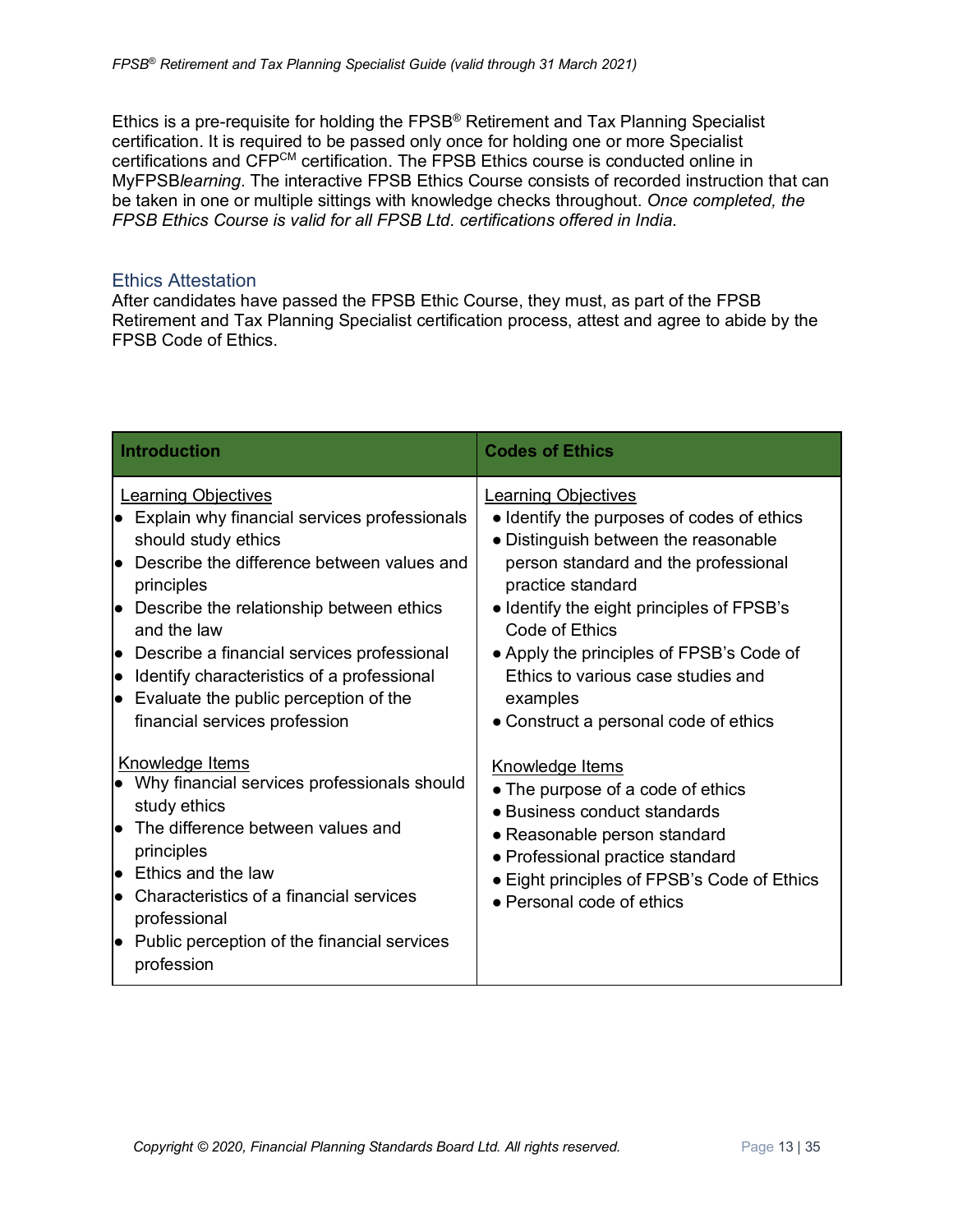#### <span id="page-13-0"></span>Step 4. Initial and Ongoing Certification

| <b>FPSB Retirement and Tax Planning Specialist</b>                                                         |                                                                                                     |                                     |                                                                                     |  |
|------------------------------------------------------------------------------------------------------------|-----------------------------------------------------------------------------------------------------|-------------------------------------|-------------------------------------------------------------------------------------|--|
| <b>Education</b>                                                                                           | 2)<br>Exam                                                                                          | <b>Ethics</b><br>3)                 | 4) Certification<br><b>Application</b>                                              |  |
| 3 Education Modes<br>-Self-Paced Learning<br>-Instructor-led Learning<br>-Recognition of Prior<br>Learning | <b>Topics</b><br>-Retirement Planning<br>-Tax Planning<br>2 hour<br>75 multiple choice<br>questions | <b>FPSB Online Ethics</b><br>Course | Application for<br>certification<br>Agreement to abide<br>by FPSB Code<br>of Ethics |  |

#### <span id="page-13-1"></span>Ongoing Certification Requirements

To maintain the right to use the FPSB Retirement and Tax Planning Specialist credential, certification holders must maintain their professional skills, knowledge, and abilities through ongoing learning activities.

FPSB Ltd. requires FPSB Retirement and Tax Planning Specialists to renew their certification annually. To remain certified as an FPSB Retirement and Tax Planning Specialist certification holder, you must:

- ✔ Commit to adhere to FPSB Ltd.'s Code of Ethics and any applicable laws and regulations.
- ◆ Obtain at least five Continuing Professional Development (CPD) hours/points. All points must be completed before applying for renewal of certification. At least two CPD hours/points need to directly relate to FPSB Ltd.'s Code of Ethics.

#### <span id="page-13-2"></span>FPSB Coursework as Continuing Professional Development

FPSB Retirement and Tax Planning Specialists who pursue other Specialist courses are considered to have met their annual CPD requirement through the coursework for FPSB's other financial certifications – as proven by registration in the *FPSB Risk and Estate Planning Specialist, FPSB Investment Planning Specialist,* or CFPCM certification programs.

#### <span id="page-13-3"></span>Using your Badge and Certification Name Correctly

FPSB will post guidance on how to correctly identify yourself as an FPSB Retirement and Tax Planning Specialist. All certification holders will be required to abide by the guidance as part of the FPSB Code of Ethics.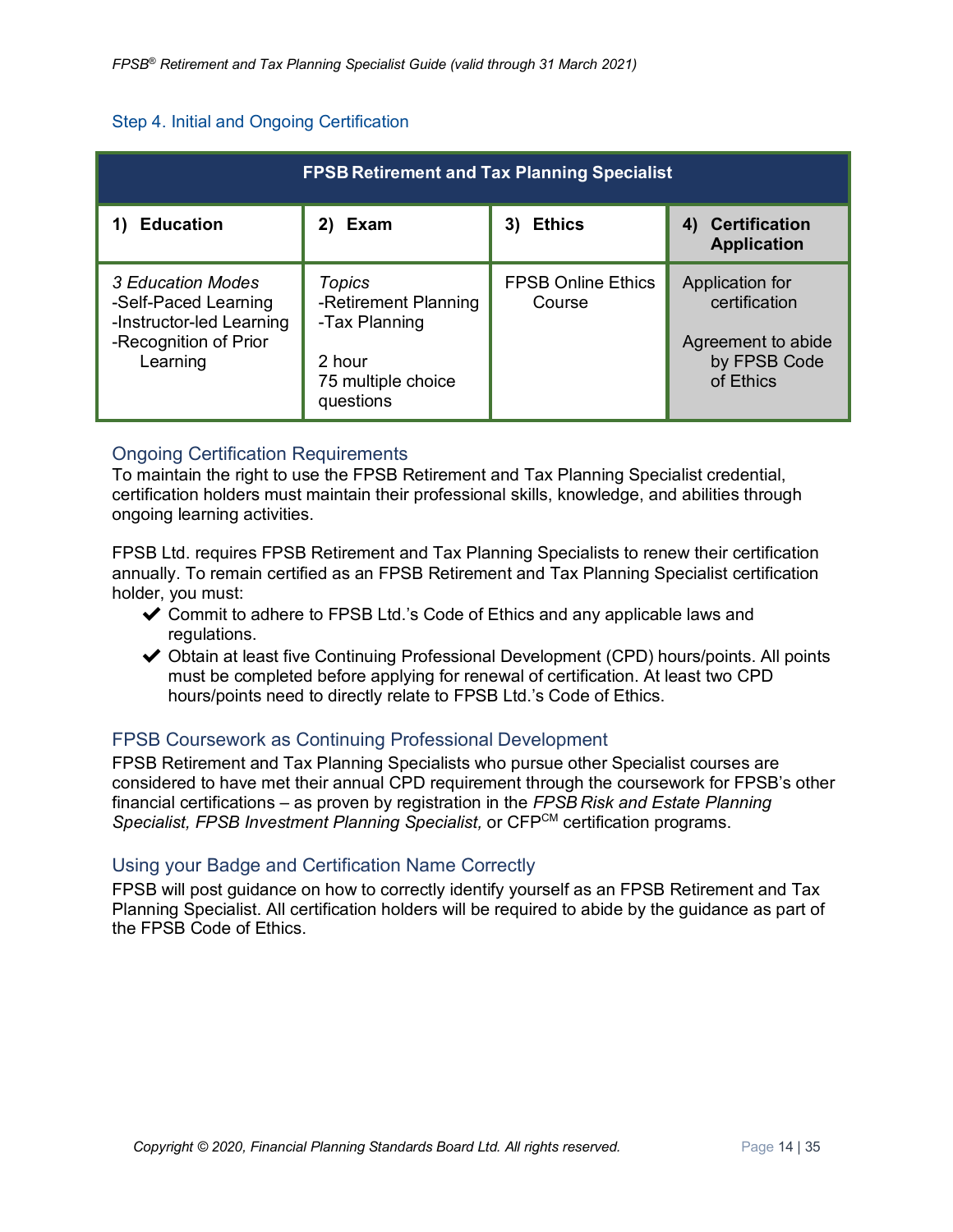#### <span id="page-14-0"></span>Appendix A. FPSB Retirement and Tax Planning Specialist Competency Profile

<span id="page-14-2"></span><span id="page-14-1"></span>Module: Retirement Planning Global Retirement Planning

#### **Chapter 1: Retirement Principles**

#### Learning Objectives

- 1-1 Explain the value of planning for retirement
- 1-2 Analyze strategies for funding retirement

Knowledge Items

- 1.1 Value of early and consistent planning for retirement
- 1.2 Investing for retirement
	- 1.2.1 Accumulation strategies

#### **Chapter 2: Retirement Objectives**

#### Learning Objectives

- 2-1 Identify a client's retirement objectives
- 2-2 Evaluate the implications of a client's attitudes toward retirement
- 2-3 Evaluate trade-offs needed to meet a client's retirement objectives
- 2-4 Calculate capital required to fund a client's retirement

#### Knowledge Items

- 2.1 Retirement goals and objectives
	- 2.1.1 Goals and needs
	- 2.1.2 Capital required for retirement
	- 2.1.3 High net worth clients
- 2.2 Establishing retirement cash flow targets
	- 2.2.1 Conflicting goals and trade-offs
- 2.3 Objectives in retirement
- 2.4 Wealth transfer

#### **Chapter 3: Retirement Needs Analysis and Projections**

Learning Objectives

3-1 Identify the types of information to collect regarding a client's estimated retirement expenses

- 3-2 Analyze financial goals and obligations
- 3-3 Calculate financial projections in retirement based on a client's current financial position
- 3-4 Calculate amounts required to fund retirement cash flow needs
- 3-5 Analyze the impact of changes in assumptions on financial projections

#### Knowledge Items

- 3.1 Longevity risk, inflation and the impact on retirement cash flow needs
- 3.2 Goal classification and funding
	- 3.2.1 Fixed and terminable
	- 3.2.2 Fixed and permanent
	- 3.2.3 Variable and terminable
	- 3.2.4 Variable and permanent
- 3.3 Goal development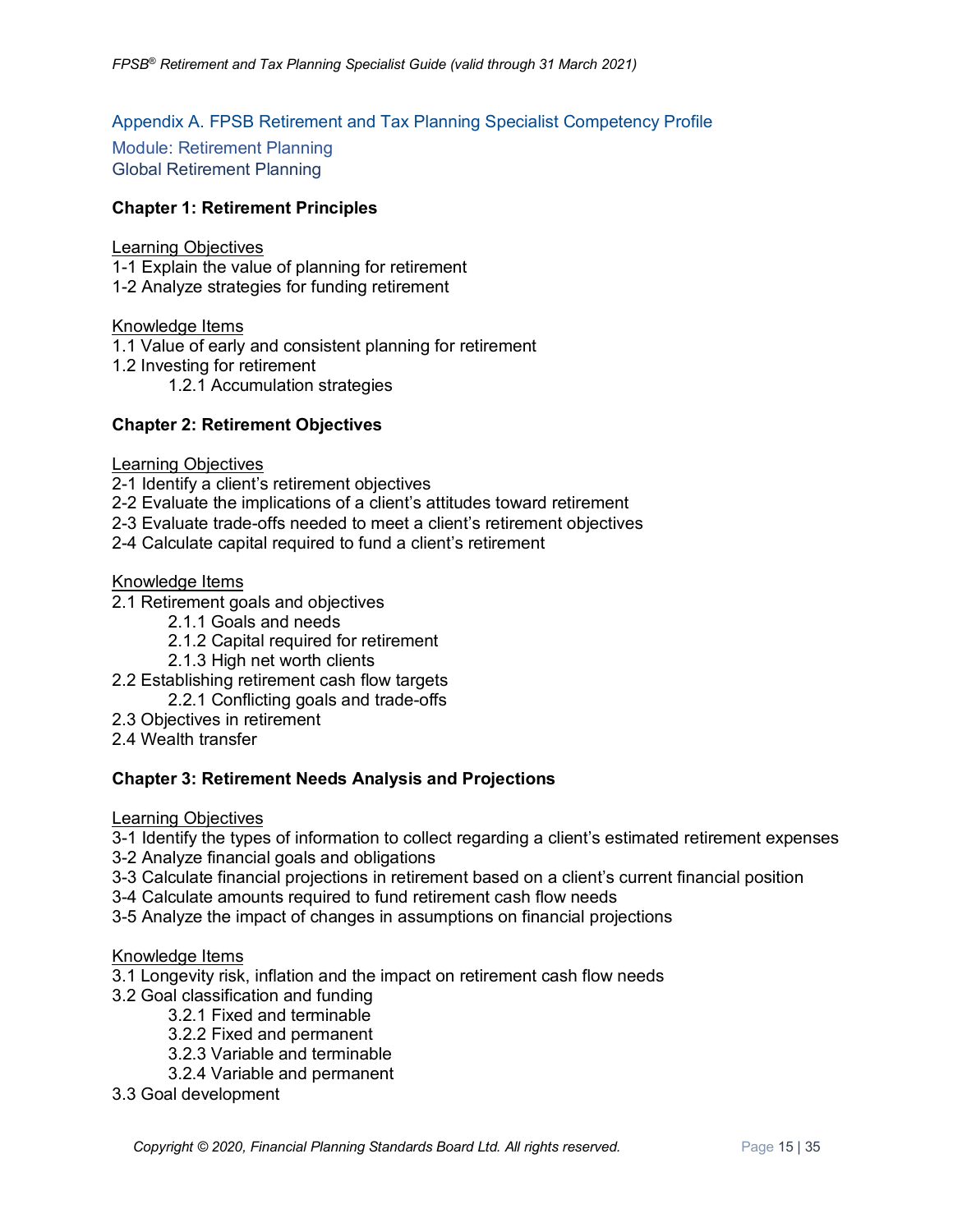- 3.3.1 Establishing goals and timelines
- 3.3.2 Determining goal priorities
- 3.4 Selecting and administering long-term investment portfolios
	- 3.4.1 Risk, return and implications for retirement planning

#### **Chapter 4: Potential Sources of Retirement Cash Flow**

#### Learning Objectives

4-1 Identify details to collect of a client's potential retirement cash flow sources

- 4-2 Analyze retirement benefits provided by the government
- 4-3 Analyze retirement benefits provided by employers
- 4-4 Explain how annuities are used to provide retirement cash flow

#### Knowledge Items

- 4.1 Pension funds
	- 4.1.1 Government-sponsored
		- 4.1.1.1 Defined benefit plans
	- 4.1.2 Employer-sponsored
		- 4.1.2.1 Defined contribution plans
- 4.2 Types of non-pension employee retirement benefits
- 4.3 Individual retirement plans
- 4.4 Annuities
	- 4.4.1 Types of annuities
	- 4.4.2 Settlement and payout options

#### **Chapter 5: Retirement Cash Flow, Withdrawal Projections and Strategies**

#### Learning Objectives

- 5-1 Calculate and analyze financial projections for a client's retirement plan.
- 5-2 Describe whether a client's retirement objectives are realistic
- 5-3 Describe the impact of changes in assumptions on financial projections
- 5-4 Calculate, analyze, and explain factors impacting retirement account distributions.
- 5-5 Apply retirement distribution strategies

#### Knowledge Items

- 5.1 Sources of cash flow in retirement
- 5.2 Portfolio distribution strategies
- 5.3 Retirement distribution rates
- 5.4 Sequence risk
	- 5.4.1 Portfolio distribution options
- 5.5 Impact of taxes on retirement cash flow

#### <span id="page-15-0"></span>India-Specific Retirement Planning

#### **Chapter 1: The Characteristic India Demography, Family and the Retirement Preparedness**

#### Learning Objectives

- 1-1 Understand India demography and potential disruptions in the future
- 1-2 Compare fiscal constraints with social security programs
- 1-3 Explain characteristics of the Indian family unit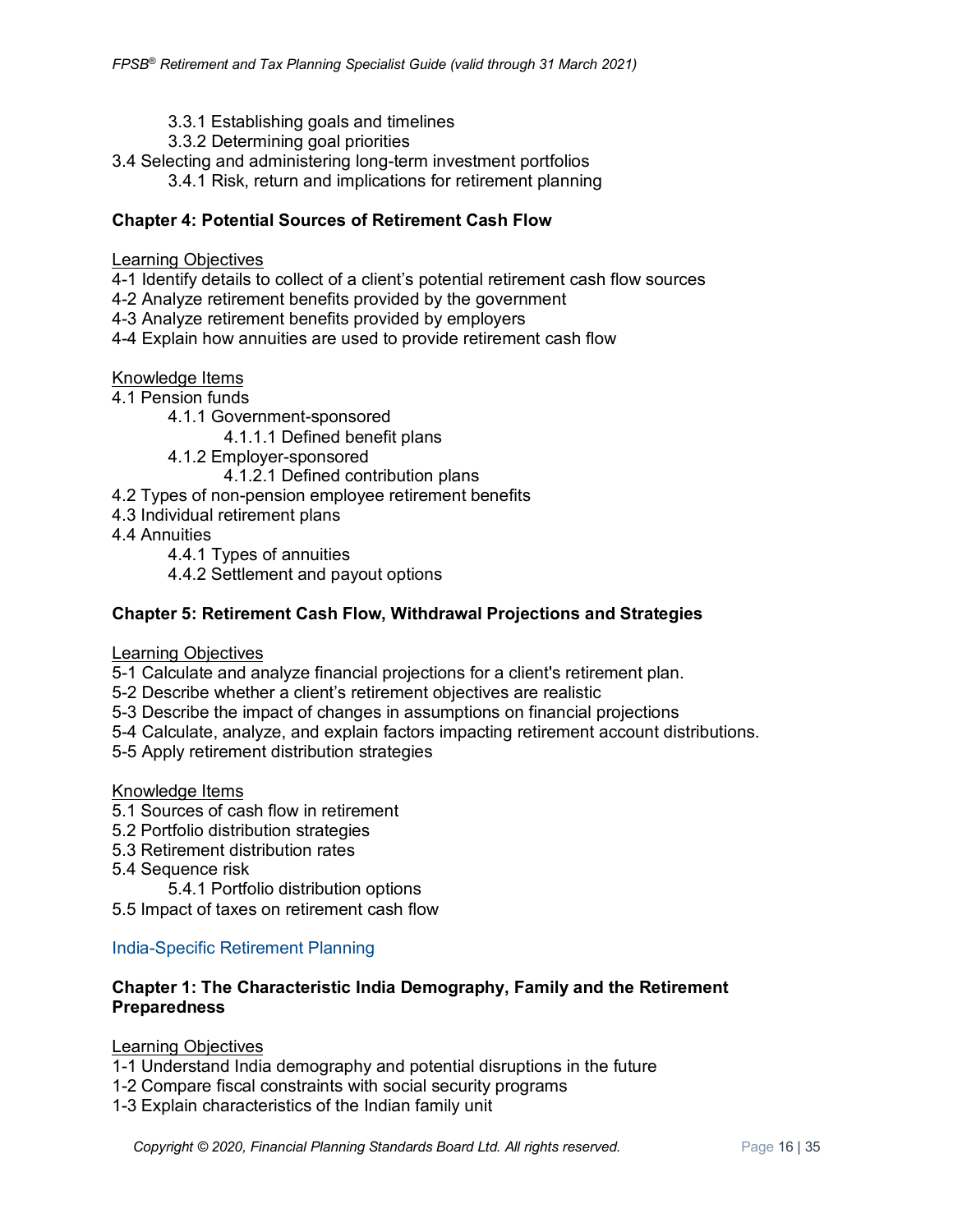#### **Topics**

- 1.1. A young India with low old age dependency ratio
- 1.2. Improving Life Expectancies, other Potential Disruptions to India Demography
- 1.3. Fiscal Constraints to deal with Large-scale Social Security Programs
- 1.4. A typical Indian Family Three generations living together is still more common
- 1.5. Other Priority Goals and Obligations delay or disrupt retirement savings
- 1.6. Late Marriages and subsequent goals blur usual Life Stages

#### **Chapter 2: Pension Reforms in India**

#### Learning Objectives

2-1 Explain Old Age Social and Income Security (OASIS) Project

2-2 Distinguish pension scenario and defined benefit schemes

#### **Topics**

2.1 Old Age Social and Income Security (OASIS) Project

- 2.2 Pension Scenario State Governments, Autonomous Bodies and Un-organized Sector
- 2.3 Government Decisive shifting away from Defined Benefit Schemes
- 2.4 Mandatory contributory system

#### **Chapter 3: Retirement Products in India**

#### Learning Objectives

- 3-1 Understand employee provident funds and their digital transition
- 3-2 Illustrate National Pension System's (NPS) infrastructure, functioning and advantages
- 3-3 Explain Public Provident Fund (PPF) and other voluntary institutional retirement products
- 3-4 Evaluate annuities and reverse mortgage schemes

#### Topics

- 3.1 Provident Funds
- 3.1.1 Employees' Provident Fund and Employees' Pension Scheme
- 3.1.2 Other recognized Provident Fund Types
	- 3.1.3 Defined Contribution Plans Institutional Framework and Investment Architecture
	- 3.1.4 Tax Benefits on Subscriptions and Withdrawals
	- 3.1.5 Universal Account Number (UAN) and Employer Portability
- 3.2 National Pension Systems (NPS) PFRDA (Pension Fund) Regulations, 2015
	- 3.2.1 Signature Scheme of Pension Fund Regulatory and Development Authority (PFRDA)
	- 3.2.2 Unique Permanent Retirement Account Number (PRAN) and Portability Features
	- 3.2.3 Types of Accounts Tier-I and Tier-II
	- 3.2.4 Tier-I Account (Meant for retirement savings)
		- 3.2.4.1 Tax Treatment Exempt-Exempt-Taxed (EET)
		- 3.2.4.2 Withdrawal Limits on Retirement, Taxability and other Rules
		- 3.2.4.3 An Exclusive Additional Tax Deduction under Section 80CCD(1B)
		- 3.2.4.4 Other Features Very Low Cost, Regulated and Funds based (Accumulated Units)
		- 3.2.4.5 Annuity Provisions and Annuity Service Providers (PFRDA empanelled)
	- 3.2.5 Tier-II Account (Voluntary savings facility)
	- 3.2.6 Investment or Portfolio options in NPS Active and Auto choices
	- 3.2.7 Point of Presence (POP) Service Providers
	- 3.2.8 Central Recordkeeping Agency (CRA)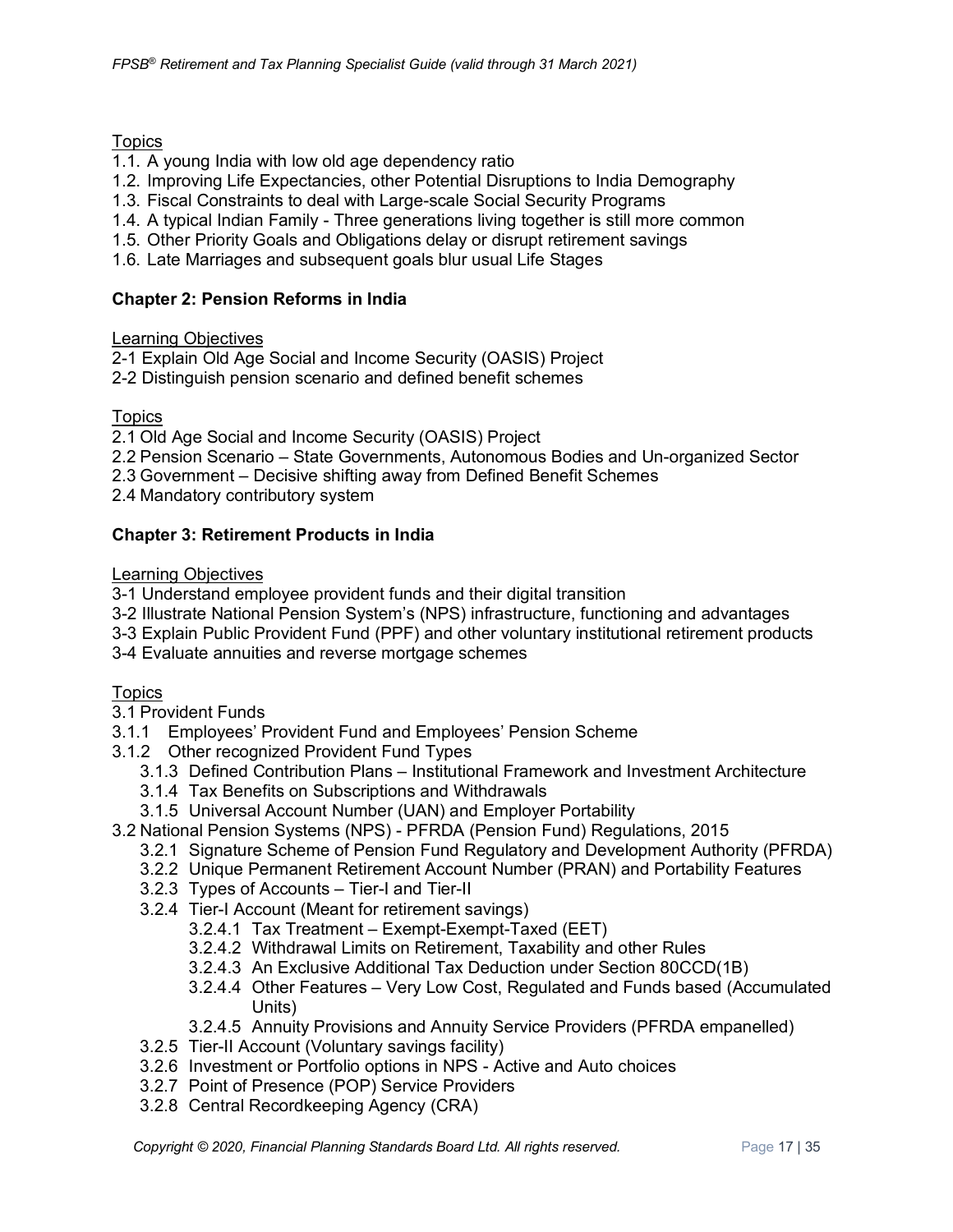- 3.2.9 Pension (NPS) Fund Managers Roles and Responsibilities
- 3.2.10 NPS Trust
- 3.2.11 Trustee Bank
- 3.2.12 Retirement Advisers and Aggregators
- 3.2.13 NPS Models
	- 3.2.13.1 All Citizen Model
	- 3.2.13.2 Government Sector and Corporate Model
	- 3.2.13.3 Atal Pension Yojana (APY)
- 3.3 Public Provident Fund (PPF) under the Public Provident Fund Act, 1968
	- 3.3.1 Structure and Administration
	- 3.3.2 Subscription Minimum/Maximum and Frequency
	- 3.3.3 Tenure, Rules of Partial Withdrawal and Loan Facility
		- 3.3.4 Taxability Exempt- Exempt- Exempt (EEE)
		- 3.3.5 Maturity Profile of PPF and Roll-over Facility With or Without Subscription
		- 3.3.6 Viability of PPF Scheme A Credible Aggregator of Retirement Corpus
- 3.4 Pension Plans from Mutual Funds and Insurance Companies
	- 3.4.1 Pension plans from Mutual Funds
		- 3.4.1.1 Tax Benefit and Lock-in Period, Systematic Monthly/Annual Investments in Units
		- 3.4.1.2 Lock-in Period and Withdrawal prior to Retirement
	- 3.4.1.3 Systematic Withdrawal on Retirement akin to Annuity with Benign Taxation
	- 3.4.2 Pension plans from insurance companies
		- 3.4.2.1 Unit Linked Pension Plans
		- 3.4.2.2 Mortality and Tax Benefits<br>3.4.2.3 Lock-in Period and Flexible
		- Lock-in Period and Flexible Plan Tenure
- 3.5 Annuities
	- 3.5.1 Provided by Life Insurers (Regulated by Insurance Regulatory and Development Authority of India – IRDAI)
	- 3.5.2 Minimum Limits for Annuities
	- 3.5.3 Immediate and Deferred Annuities
	- 3.5.4 Types Period Certain, Life Certain and Life with Period Certain, With or Without Return of Purchase price
- 3.6 Government sponsored regular income schemes
	- 3.6.1 Senior Citizens Savings Scheme (SCSS)
	- 3.6.2 Post Office Monthly Income Scheme (POMIS)
- 3.7 Reverse Mortgage
	- 3.7.1 Rules of Reverse Mortgage in India and Regulator National Housing Bank (NHB)
	- 3.7.2 Lump sum payment, Credit Line and Fixed Annuity
	- 3.7.3 Reverse Mortgage Loan Enabled Annuity (RMLeA)
- 3.8 Opportunities and constraints in client's retirement portfolio construction by an Investment **Adviser**

#### **Chapter 4: Employee Benefits on Superannuation**

- Learning Objectives
- 4-1 Understand Payment of Gratuity Act, 1972
- 4-2 Discuss other superannuation benefits and some government schemes

**Topics** 

- 4.1 Payment of Gratuity Act, 1972
	- 4.1.1 Applicability of the Act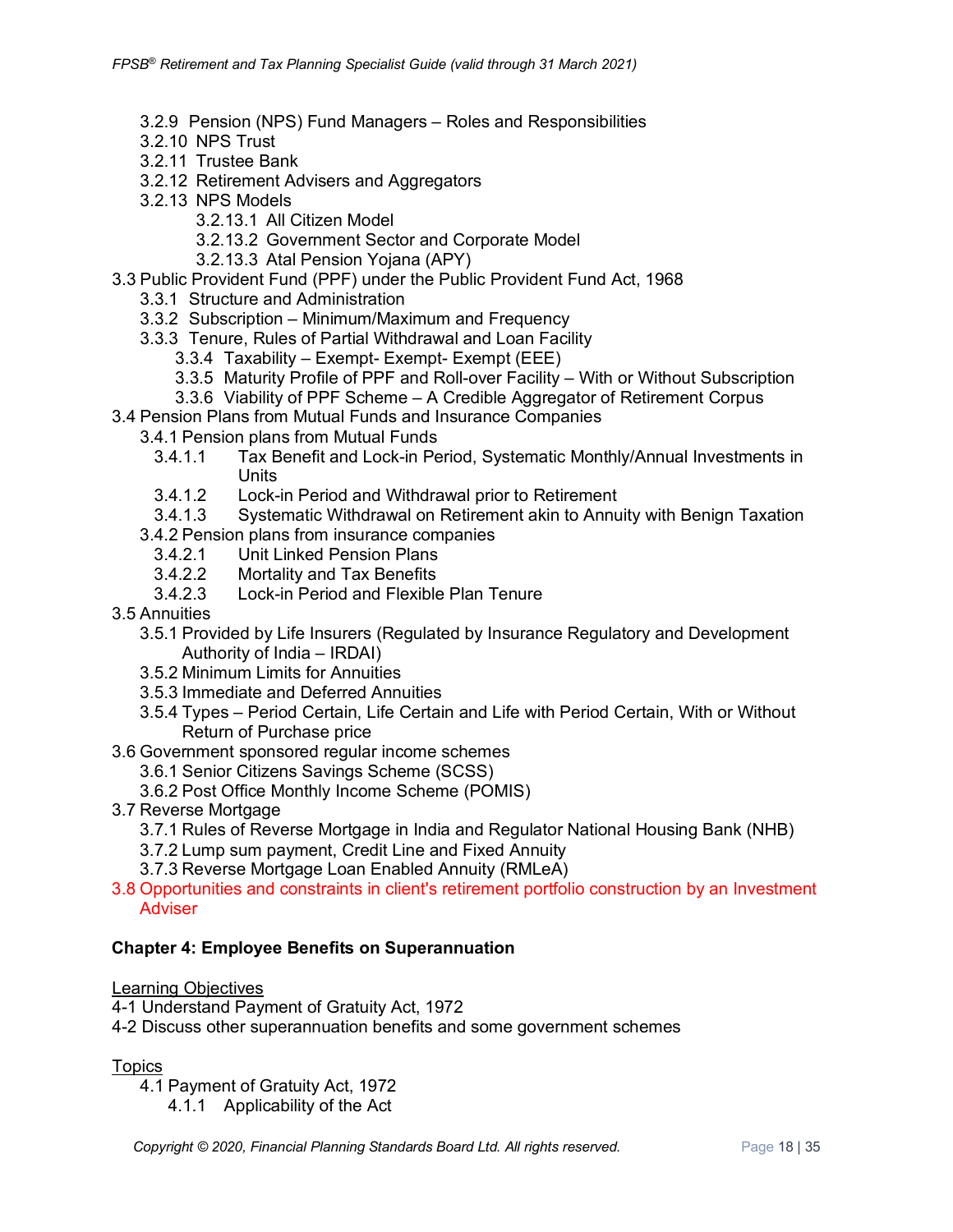- 4.1.2 Payment on Superannuation, Disability and Resignation from Employment
- 4.1.3 Special Provisions and Calculation of Gratuity payable on Death
- 4.1.4 Determination of the Amount of Gratuity Formula and Other Rules
- 4.1.5 Notice for Payment, Period mandated, Recovery and Penalties
- 4.1.6 Tax-exempt Amount of Gratuity for Employees covered under the Act, and otherwise
- 4.2 Leave Encashment Tax-exempt amounts
- 4.3 Ex-Gratia Lump-sum Compensation
- 4.4 Pension Scheme for Government Employees Rules for Commuting pension
- 4.5 Family Pension
- 4.6 Employees' Deposit Linked Insurance Scheme (EDLIS)
- 4.7 Pensions in Public Sector Bank and other Public Sector Enterprises

<span id="page-18-0"></span>Module: Tax Planning and Optimization

<span id="page-18-1"></span>Global Principles of Taxation

#### **Chapter 1: Taxes payable by an individual**

#### Learning Objectives

- 1−1 Identify tax-related terms
- 1-2 Describe types of taxes payable by an individual
- 1-3 Illustrate taxation of capital asset
- 1-4 Describe the difference between tax avoidance and tax evasion

#### Knowledge Items

- 1.1 Taxes payable by an individual
- 1.2 Effect of selling property
- 1.3 reduction/management techniques
- 1.4 Tax avoidance/evasion
- 1.5 Income shifting techniques (transfer and timing)
- 1.6 Tax-exempt income
- 1.7 Tax-sheltered income
- 1.8 Tax-preferred retirement, education and spending plans
- 1.9 Investment strategies to manage tax liability

#### **Chapter 2: Cross-border and Source**

#### Learning Objectives

- 2-1 Describe cross-border taxation
- 2-2 Identify income source rules
- 2-3 Explain tax treaties and their implications
- 2-4 Describe tax arbitrage
- 2-5 Explain cross-border treatment of retirement plan distributions

#### Knowledge Items

- 2.1 Cross-border taxation
- 2.2 Tax treaties
- 2.3 Tax arbitrage

#### **Chapter 3: Tax Planning Strategies**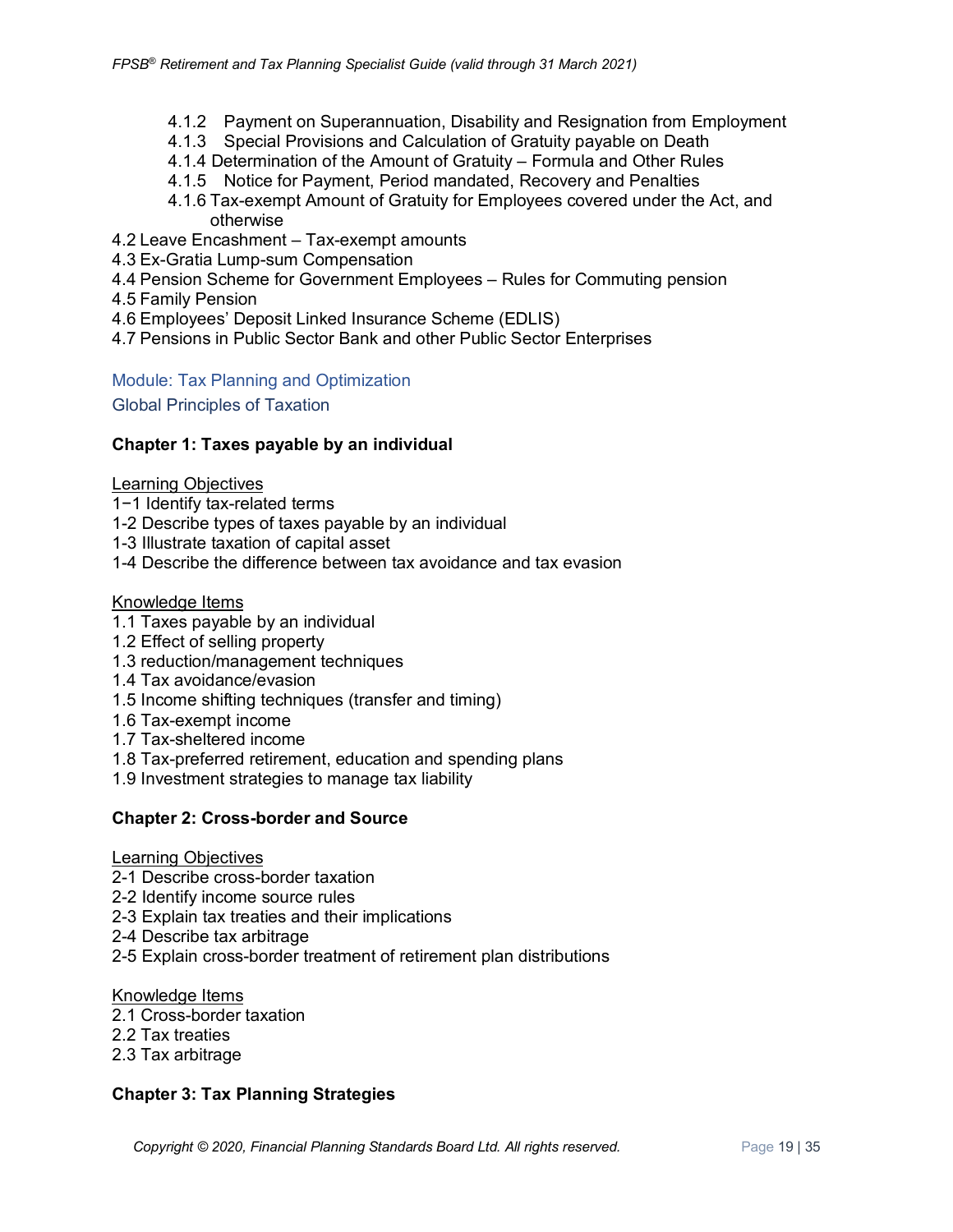Learning Objectives

- 3-1 Describe international accounting principles
- 3-2 Explain organizational ownership structures and tax implications
- 3-3 Construct tax forms appropriate for filing

#### Knowledge Items

- 3.1 Eliminating or reducing tax
	- 3.1.1 Shifting tax to others
	- 3.1.2 Deferring income taxes
- 3.2 International tax systems overview
	- 3.2.1 Tax arbitrage
	- 3.2.2 Tax strategies
	- 3.2.3 Income tax
	- 3.2.4 Tax terms
	- 3.2.5 Property-related taxes
		- 3.2.5.1 Personal property
		- 3.2.5.2 Investment property
	- 3.2.6 Capital assets: Gains and losses
- 3.3 Suitability
- 3.4 Strategic coordination
- 3.5 Tax-free versus taxable yields
- 3.6 Tax planning action steps

#### **Chapter 4: Accounting Standards and Research**

Learning Objectives 4-1 Describe international accounting principles 4-2 Explain organizational ownership structures and tax implications

<span id="page-19-0"></span>India-Specific Principles of Taxation

#### **Chapter 1: India Tax Structure: Direct and Indirect Taxes**

Learning Objectives

1-1 Understand the tax structure in India

1-1 Describe direct taxes as they apply to individuals and other entities

#### **Topics**

1.1 Central Board of Direct Taxes (CBDT), Income-tax Act, 1961, Income-tax Rules, 1962 1.2 Central Board of Indirect Taxes and Customs (CBIC), Central Goods and Services Tax (GST) Act, 2017

#### **Chapter 2: Income-tax Act, 1961: Concepts and Terminology**

#### Learning Objectives

- 2-1 Identify various terms as contained in the Income-tax Act
- 2-2 Explain broad principles that define 'Income' and other receipts

#### **Topics**

2.1 Assessment Year' (AY), 'Previous Year', 'Assessee', 'Person'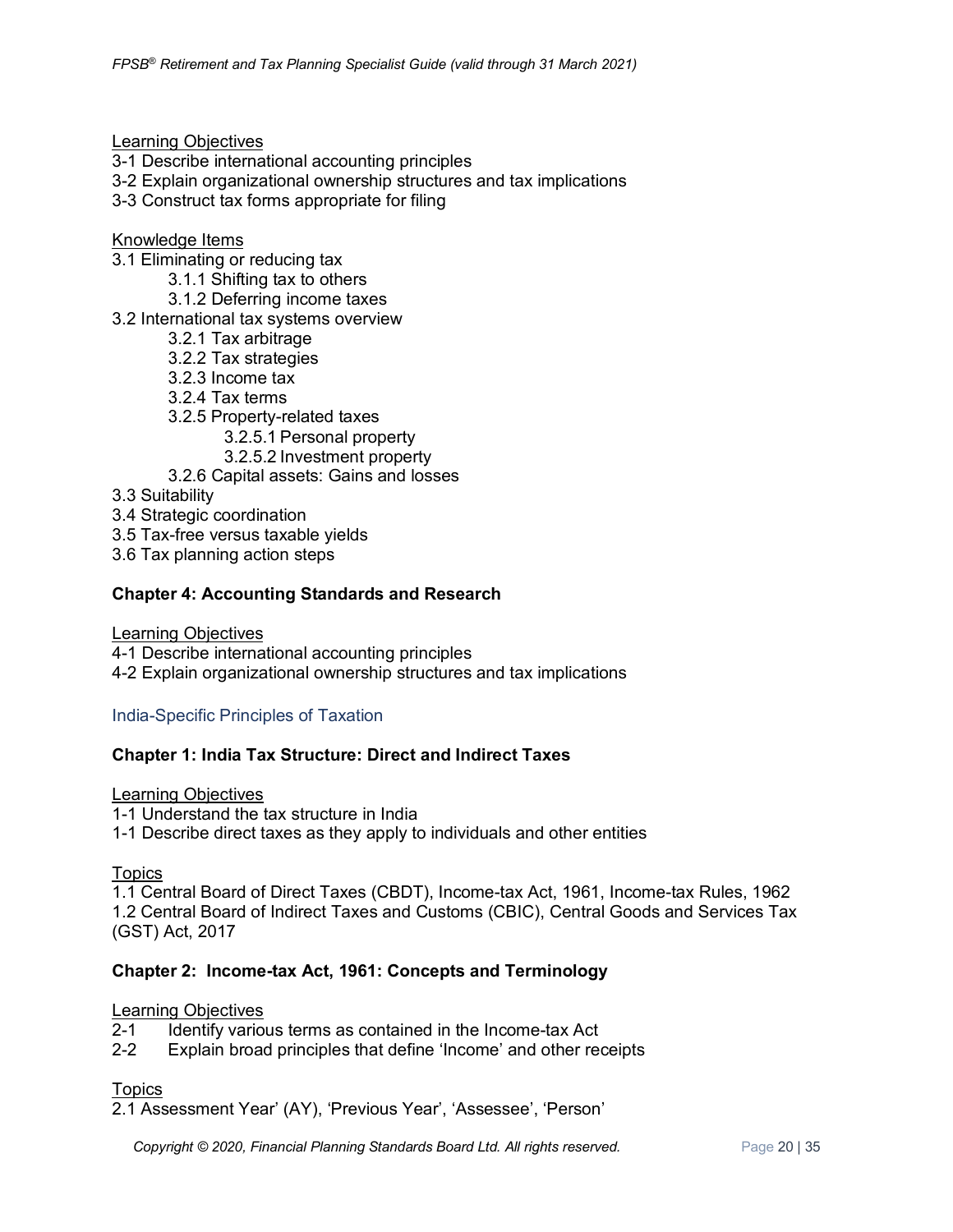- 2.2 Broad Principles that categorize 'Income', Extended meaning of income
- 2.3 Capital and Revenue Receipts, and their Taxability

#### **Chapter 3: Rules of Residency**

#### Learning Objectives

- 3-1 Illustrate norms that establish the tax status of residents
- 3-2 Determine factors which differentiate Indian income from foreign income

#### **Topics**

- 3.1 Residential status of an individual and other taxable entities
- 3.2 Taxability based on Residential status
- 3.3 Individuals Resident in India, Ordinarily Resident and Not-ordinarily resident
- 3.4 Individuals Not-resident in India (NRI)
- 3.5 Residential Status of a Foreign Company
- 3.6 Residential Status of Hindu Undivided Family (HUF)
- 3.7 Residential Status of 'any other person'
- 3.8 Incidence of Tax or Tax Liability
- 3.8.1 Indian Income and Foreign Income
- 3.8.2 Income 'received' vs. 'accrue' or 'arise' in India
- 3.8.3 Income deemed to accrue or arise in India

#### **Chapter 4: What Constitutes Income From 'Salary'?**

Learning Objectives

- 4-1 Describe salary received in various forms and under various heads
- 4-2 Distinguish all receipts which are recognized and taxed within the meaning salaries

Topics4.1 Salary received, salary due, arrears of salary, advance salary

- 4.2 Various heads of salary and their taxability
	- 4.2.1 Various allowances including Dearness Allowance
	- 4.2.2 Various perquisites
- 4.3 Profits in lieu of salary
- 4.4 Wages
- 4.5 Fees and Commission

4.6 Gratuity, Exemption limits – Government and other employees – on retirement or resignation

4.7 Annuity and Pension – Taxability of commuted pension amount – received with or without Gratuity payment

4.8 Leave encashment on retirement or resignation

4.9 Balance in recognized Provident Fund

4.10 Employer contribution under notified pension scheme, National Pension System (NPS) and recognized Provident Funds

4.11 Compensation received on Voluntary Retirement/Separation Schemes – Exemption limits for IT commissioner approved VRS/VSS schemes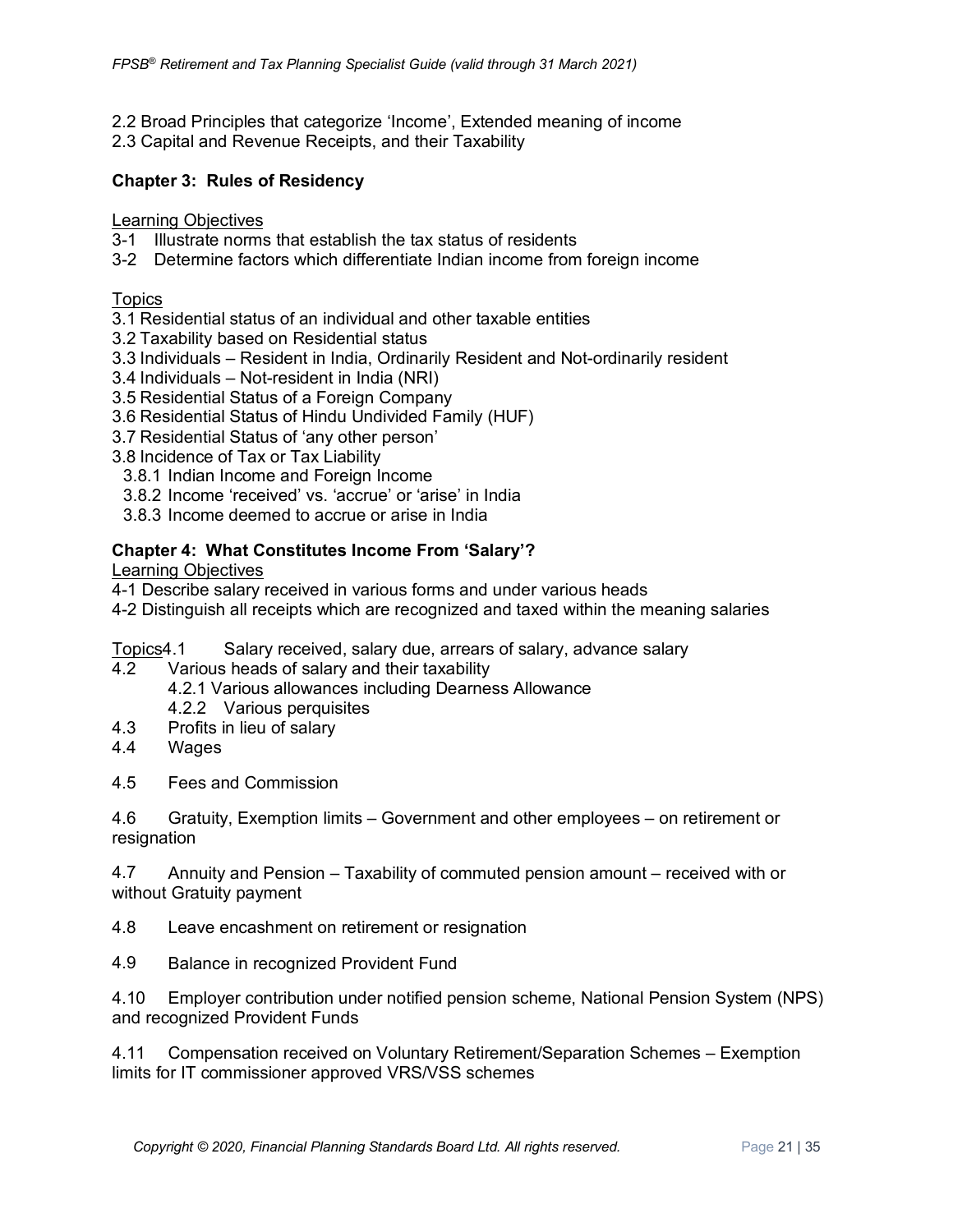#### **Chapter 5: Various Allowances and Their Exemption Limits**

Learning Objectives

- 5-1 Distinguish allowances which are exempt subject to rules and limits based on actual expenditure
- 5-2 Identify the rules and limits for various other specific allowances

#### Topics

- 1.1. Based on expenditure incurred
	- 1.1.1. House Rent Allowance (HRA)
	- 1.1.2. City Compensatory Allowance
	- 1.1.3. Entertainment Allowance
	- 1.1.4. Special Allowance Travelling, Conveyance, Daily, Uniform, etc.
- 1.2. Irrespective of expenditure incurred
	- 1.2.1. Hill area allowance
	- 1.2.2. Tribal area allowance
	- 1.2.3. Transport allowance

#### **Chapter 6: Taxable Perquisites**

Learning Objectives

- 6-1 Describe amenities and facilities provided by employer which attract tax
- 6-2 Illustrate Sweat equity and Employee Stock Options as perquisites and their tax incidence

#### **Topics**

- 2.1. Furnished /Unfurnished accommodation with no rent/concessional rent charged
- 2.2. Services of house help, attendant
- 2.3. Supply of amenities (electricity, water, gas, etc.)
- 2.4. Interest free loan or concessional loan
- 2.5. Use of car and other movable assets
- 2.6. Medical facility and club facility
- 2.7. Employer's contribution towards superannuation fund (above the exempt maximum limit)
- 2.8. Value of specified security, sweat equity, Employee Stock Option Plan (ESOP) allotted/transferred to employee
- 2.9. Tax of an employee paid by employer

#### **Chapter 7: Income from House Property**

#### Learning Objectives

- 7-1 Evaluate the income ascribed to a house property treated as investment
- 7-2 Calculate loss from a self-occupied house property built on borrowed capital

#### **Topics**

- 3.1. The Basis of Charge
- 3.2. The Basis of computing income from a let out house property
- 3.3. Gross Annual Value (GAV) on the basis of Municipal Valuation (MV), Fair Rent (FR) and Standard Rent (SR)
- 3.4. Net Annual Value (NAV)
- 3.5. Standard Deduction under section 24(a) and Interest on borrowed capital u/s 24(b)
- 3.6. Self-occupied house purchased/built on borrowed capital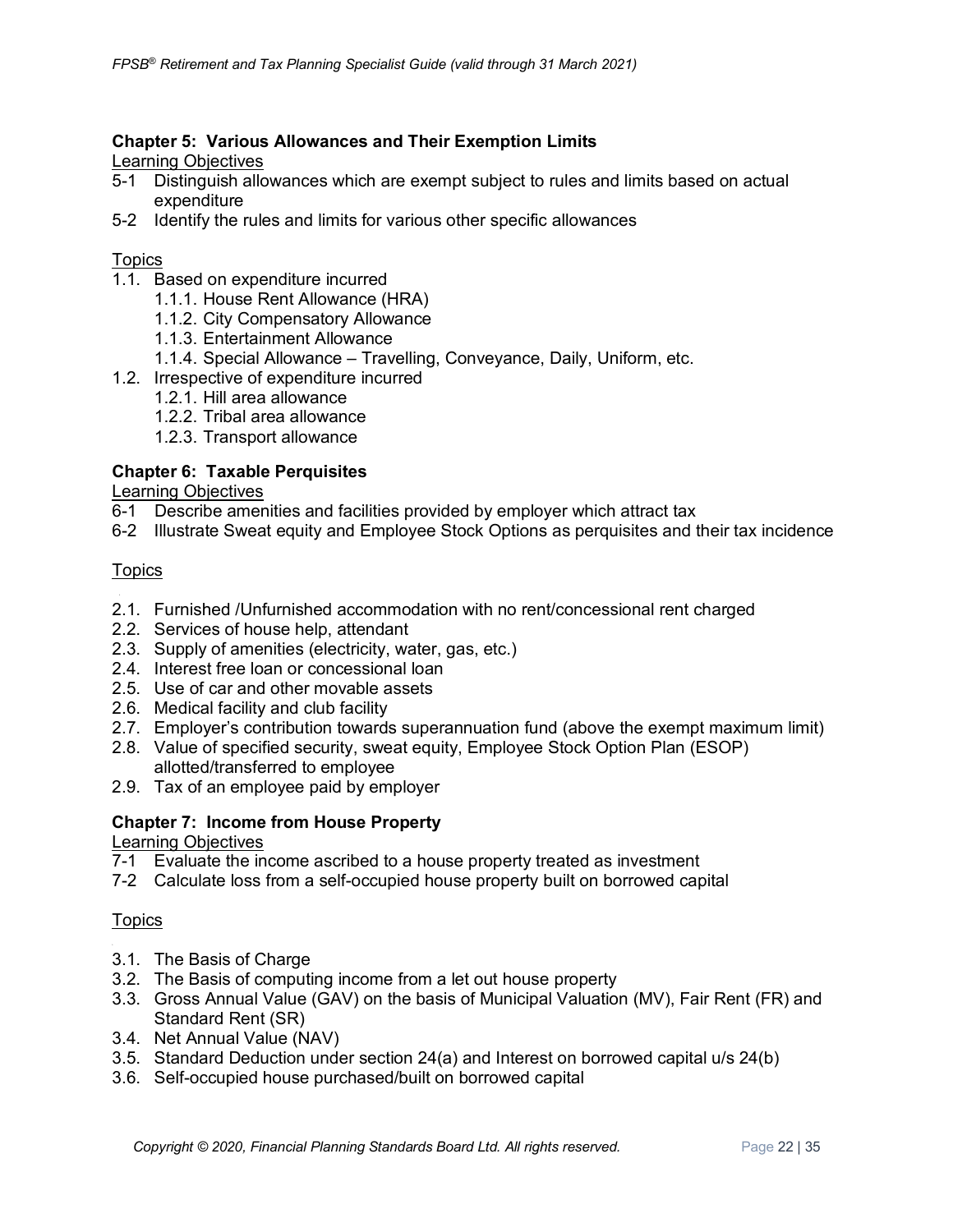#### **Chapter 8: Income from Capital Gains**

Learning Objectives

- 8-1 Categorize various capital assets on their respective norms of long-term holding
- 8-2 Identify capital assets where the benefit of indexation is not allowed
- 8-3 Determine cost of acquisition and holding period on transfer of capital assets acquired at no consideration
- 8-4 Assess capital gain on transfer/redemption of equity oriented and debt securities

#### **Topics**

- 4.1. 'Capital Asset'
- 4.2. 'Short-term' and 'Long-term' capital asset
- 4.3. Minimum period for different capital assets to become long-term capital assets
- 4.4. Indexation benefit basis cost inflation index (CII) in respect of certain capital assets
- 4.5. Capital assets transferred under a Gift, a Will, by succession/inheritance, etc. Basis of cost of acquisition including improvement cost
- 4.6. Fair Market Value for capital assets acquired before April 1, 2001
- 4.7. Capital gain on transfer of land and building
- 4.8. Self-generated capital assets (goodwill, business rights/permits/licenses, trade mark, brand, etc.
- 4.9. Shares converted from debentures/bonds basis of cost and period of holding
- 4.10. Transfer of securities in Dematerialized form FIFO basis of cost and period of holding
- 4.11. Transfer of ESOP cost of acquisition/consideration
- 4.12. Capital gain (long-term) on transfer/redemption of equity shares of domestic companies and units of equity-oriented MF schemes w.e.f. April 1, 2018 (grandfathering provisions)
- 4.13. Capital gain on buyback of shares
- 4.14. Capital gain on transfer/redemption of debt securities and units of income/liquid MF schemes
- 4.15. Tax on long-term/short-term capital gains where Securities Transaction Tax (STT) is paid
- 4.16. Tax on long-term/short-term capital gains where STT is not paid

#### **Chapter 9: Income from Other Sources**

#### Learning Objectives

9-1 Categorize various receipts which have treatment of tax at marginal rates

9-2 Calculate the tax incidence the recipient has on gifts of cash/kind, movable and immovable assets

#### Topics

- 9.1. Interest on Deposits (with banks, post office, companies, cooperative societies, etc.)
- 9.2. Interest on loans
- 9.3. Interest on securities, e.g. bonds, debentures, government securities, etc. (other than dividend from Indian companies)
- 9.4. Dividends received by residents and ordinarily residents from non-domestic companies
- 9.5. Gifts
	- 9.5.1. Gift of cash and kind exempt within prescribed limit
	- 9.5.2. Gift of movable assets above the prescribed limit
	- 9.5.3. Gift of immovable assets at inadequate consideration
- 9.6. Winning from lotteries, horse races, card games, crossword puzzles, TV shows/contests, etc.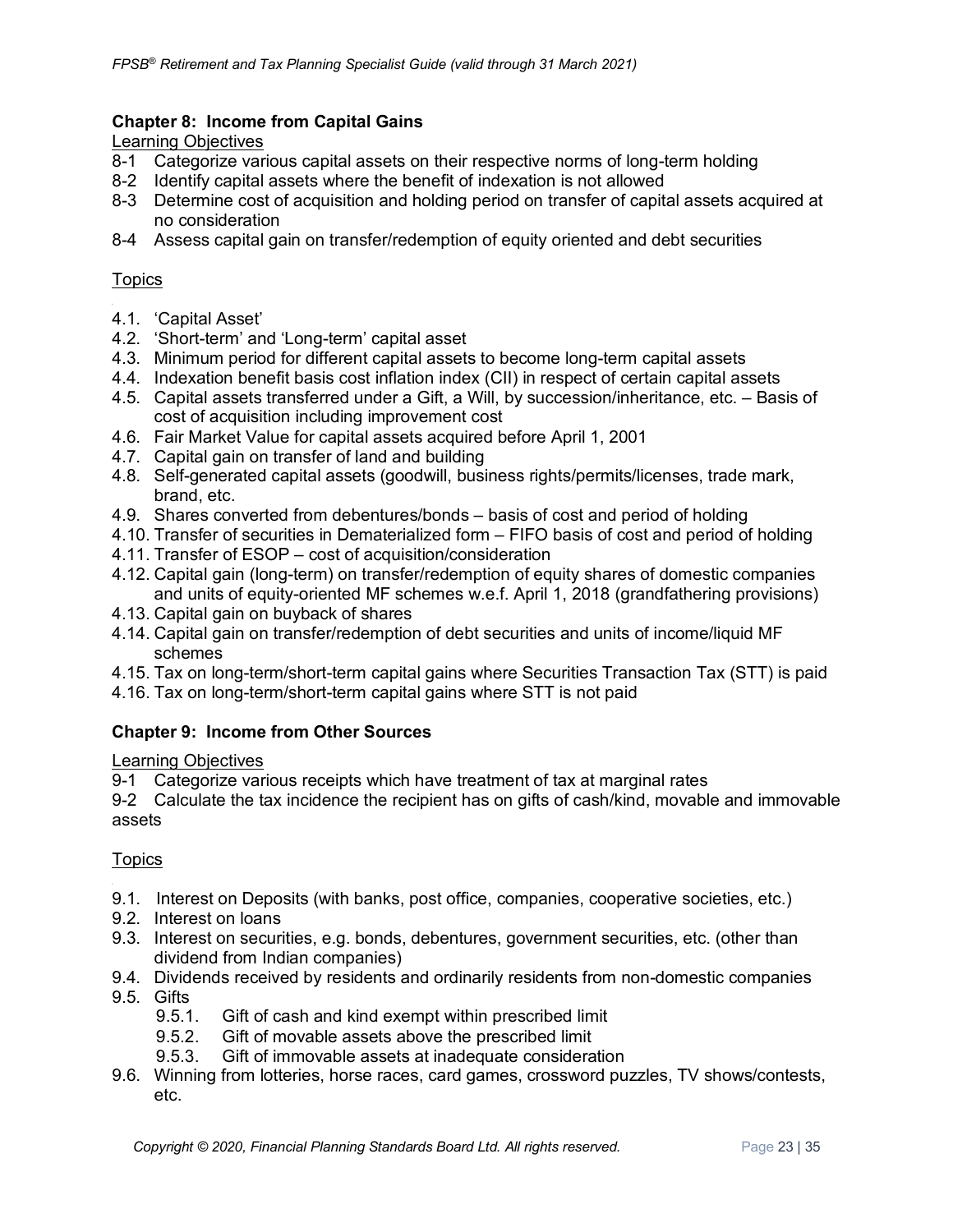- 9.7. Income from racing establishment
- 9.8. Rental income on letting out plant, machinery, furniture and attached premises to such plant
- 9.9. Advance money received and forfeited in the course of negotiations on transfer of a capital asset
- 9.10. Income from undisclosed sources

#### **Chapter 10: Income Exempt from Tax**

#### Learning Objectives

10-1 Distinguish various income receipts exempt with their respective limits under rules

10-2 Analyze the exemption of Agricultural income and its evaluation on aggregate and net basis

10-3 Illustrate exemption admissible under house rent allowance in various conditions

#### **Topics**

10.

- 10.1. Agricultural Income (meaning and tax treatment)
- 10.2. Family income received by a member of HUF
- 10.3. Leave Travel Concession (LTC)
- 10.4. Gratuity received by an employee on retirement or by dependents on death of employee (subject to rules)
- 10.5. Commuted value of pension (subject to rules)
- 10.6. Leave Encashment including on retirement (subject to rules)
- 10.7. Voluntary retirement/separation compensation (subject to rules and limits)
- [1](#page-23-0)0.8. Life insurance policy proceeds<sup>1</sup>
- 10.9. Amount received on maturity from Public Provident Fund, statutory Provident Fund, Sukanya Samriddhi Scheme
- 10.10.House Rent Allowance (subject to rules and limits)
- 10.11.Income of minor child (subject to limits)
- 10.12.Dividends from domestic companies and Units of Mutual Fund schemes (on or after April 1, 2003, subject to limits w.e.f. April 1, 2018)
- 10.13.Any amount received in a transaction of reverse mortgage (lump-sum or installments)

#### **Chapter 11: Exemptions Available on Transfer of Long-term Capital Assets**

Learning Objectives

11-1 Construct a scenario of availing exemption of long-term capital gains arising from transfer of house property

11-2 Assess various situations to minimize long-term capital gains on transfer of other capital assets

11-3 Describe the stipulations/conditions to be maintained over various timelines if exemption of long-term capital gains availed

#### **Topics**

11.

- 11.1. Capital gains arising from transfer of residential property (long-term)
	- 11.1.1. In acquiring another housing property (in terms of Section 54)

<span id="page-23-0"></span> $<sup>1</sup>$  except where the sum assured is less than ten times annual premium, in which case 5% TDS shall be</sup> deducted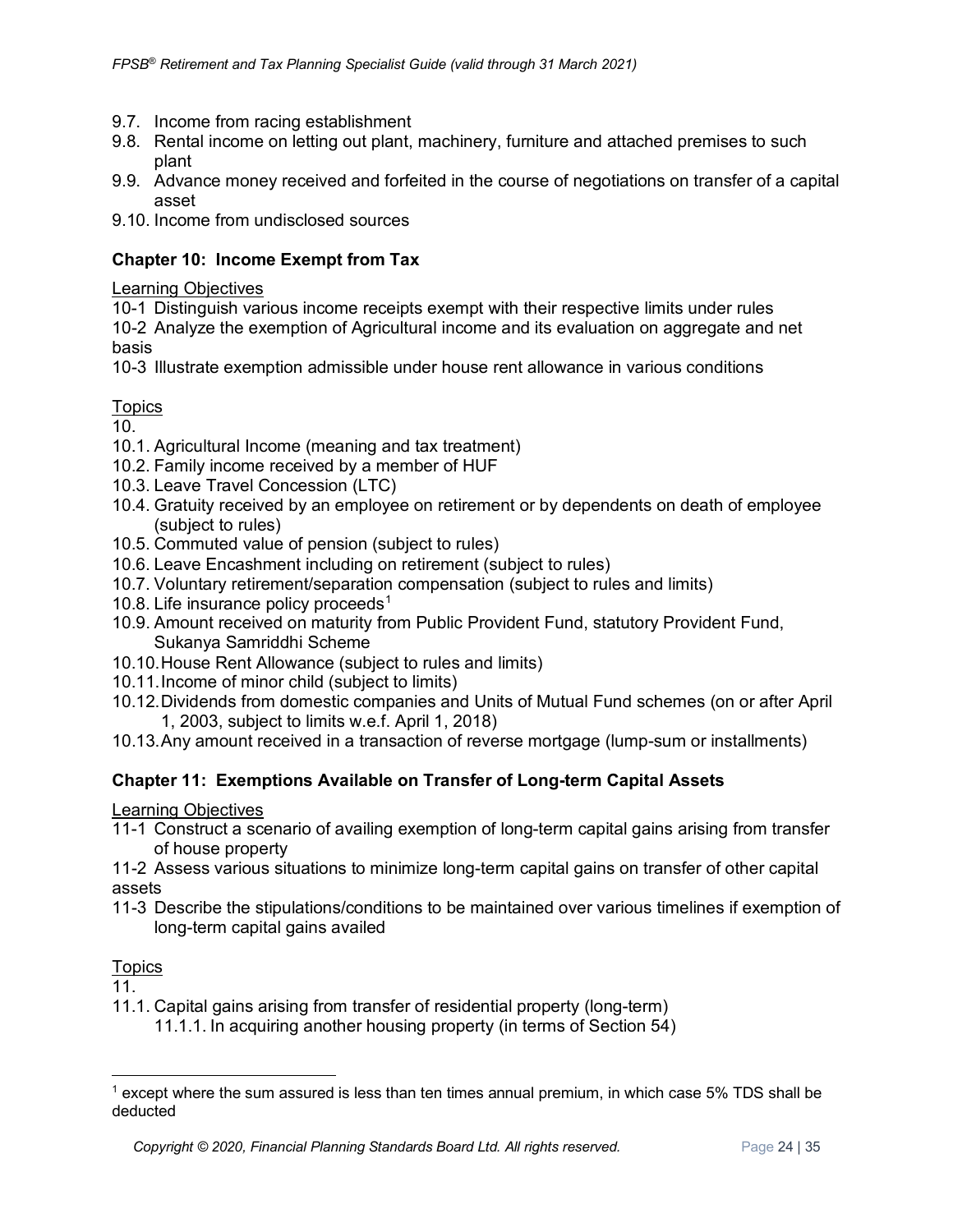- 11.1.2. In acquiring Equity shares in an 'eligible company'[2](#page-24-0) (in terms of Section 54GB) until March 31, 2021
- 11.1.3. Capital gains deposit account scheme is utilized to park funds to be used in specified time limits
- 11.2. Capital gains arising from transfer of any long-term capital asset
	- 11.2.1. In acquiring certain specified bonds<sup>[3](#page-24-1)</sup> (in terms of Section 54EC)
	- 11.2.2. In acquiring certain long-term specified assets<sup>4</sup> (in terms of Section 54EE)
	- 11.2.3. In acquiring the first residential property (in terms of Section 54F)

#### **Chapter 12: Permissible Deductions from Gross Total Income**

Learning Objectives

- 12-1 Categorize deductions from gross total income and optimize them within overall limits
- 12-2 Evaluate deductions available with short-term and long-term commitments to reduce tax incidence within income constraints and financial goals

#### Topics

12.

- 12.1. Standard Deduction
- 12.2. Professional Tax
- 12.3. Employer contributions (forming part of Employee cost to company) to statutory and recognized Provident Funds, National Pension System (subject to approved limits)
- 12.4. Approved investments, PF/NPS employee contributions, insurance premium, repayment of borrowed capital in housing loans, etc. (subject to limits of Section 80CCE)
- 12.5. Additional contribution under NPS (subject to limits of Section 80CCD[1B])
- 12.6. Interest on borrowed capital in housing loans (subject to limits of Section 24b)
- 12.7. Medical Insurance premium (Section 80D)
- 12.8. Medical treatment (Section 80DD/Section 80DDB)
- 12.9. Approved Donations (Section 80G)
- 12.10.Rent paid by self-employed individuals (subject to rules and limit under Section 80GG)
- 12.11.Interest on deposits in savings bank account (subject to limit under Section 80TTA)
- 12.12.Rebate under Section 87A

#### **Chapter 13: Profits and Gains of Business or Profession**

Learning Objectives

- 13-1 Describe businesses and their receipts with related principles for recognition
- 13-2 Understand allowances and specific deductions available to businesses

#### **Topics**

13.

- 13.1. Meaning of business, profession or vocation
- 13.2. The basis of charge
	- 13.2.1. Business income, profits, compensation received, etc.
	- 13.2.2. Principles for arriving at business income
	- 13.2.3. Exclusions from business income

<span id="page-24-0"></span> $2$  A company, being an SME start-up incorporated in the previous year, in the technology or IPR driven businesses, and where transferor holds more than 25% stake; amount of capital gains are used in acquiring new assets

<span id="page-24-1"></span><sup>&</sup>lt;sup>3</sup> Bonds of National Highways Authority of India, Rural Electricity Corporation or as specified by the Central Government from time to time

<span id="page-24-2"></span><sup>4</sup> As notified by the Central Government to finance start-ups; limit of INR 50 lakh in any financial year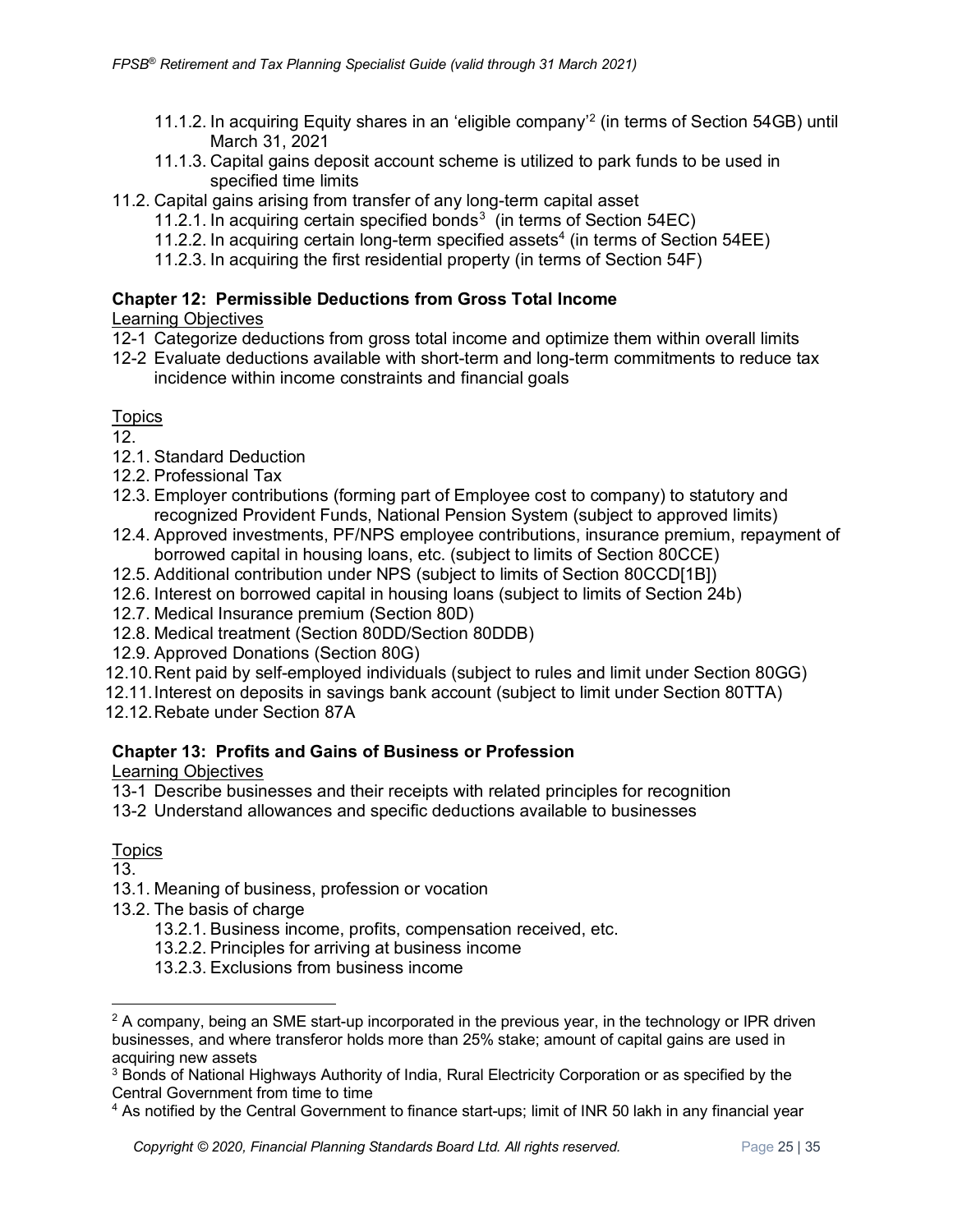#### 13.2.4. MAT and AMT - Objectives, Provisions and Applicability

- 13.3. Methods of Accounting
- 13.4. Business allowances and deduction including specific deductions
	- 13.4.1. Depreciation allowance (methods, rates for different assets, set off and carry forward provisions)
	- 13.4.2. Expenditure in respect of specified businesses
	- 13.4.3. Amortization of preliminary expenses
	- 13.4.4. Interest on borrowed capital
	- 13.4.5. Contribution to approved gratuity fund, staff welfare fund, provident fund, NPS
	- 13.4.6. Bonus and Commission to employees
	- 13.4.7. Bad Debts
	- 13.4.8. Advertisement expenses

13.4.9. Computation of professional income on estimated basis (Section 44ADA)

- 13.5. Multi-lateral Instruments (MLI) Impact on Indian Tax Treaties
- 13.6. Double Tax Avoidance Agreement (DTAA)
- 13.7. General Anti Avoidance Rule (GAAR)

#### **Chapter 14: Tax Treatment of Various Investments and Relative Advantage**  Learning Objectives

- 14-1 Compare advantages of tax efficiency in certain investments within overall and goal specific risk constraints
- 14-2 Distinguish tax treatment meted out to unlisted securities, off-market transaction in listed securities and buyback of securities
- 14-3 Illustrate the impact on return from various investments due to dividend distribution tax

### **Topics**

14.

- 14.1. Short-term and Long-term capital gains tax on listed Equity shares, equity oriented schemes of Mutual Funds, Index Funds, Equity Linked saving Schemes, Exchange Traded Funds (equity)
- 14.2. Tax treatment of listed and unlisted shares Bonus/Rights, Split/Consolidation, Mergers and Acquisitions
- 14.3. Tax treatment of listed shares transacted in off-market
- 14.4. Debt products Various Bonds Corporate, Zero-coupon, Tax-free, Convertible, Debentures, G-Secs, Mutual Funds debt schemes, FMP
- 14.5. Masala Bonds, FCCB, Security Receipts, PTCs, GDRs and Warrants
- 14.6. Tax Applicability on Stock Lending/Borrowing, Segregated portfolios of MFs, Winding up of MF schemes
- 14.7. Sovereign Gold Bonds (SGB), tax advantage on maturity and secondary market transactions over bullion investment
- 14.8. Taxability of Investment Instruments EEE, EET and ETE
- 14.9. Tax Aspects of AIFs, REITs and InvITs, Derivatives on Currency, Interest Rate and **Commodities**
- 14.10.Tax Liability on Foreign Investments by NRIs and PIOs

## **Chapter 15: Various Other Provisions Available under Tax Laws**

Learning Objectives

15-1 Explain various provisions under tax laws as well as certain requirements for effective discharge of tax statuses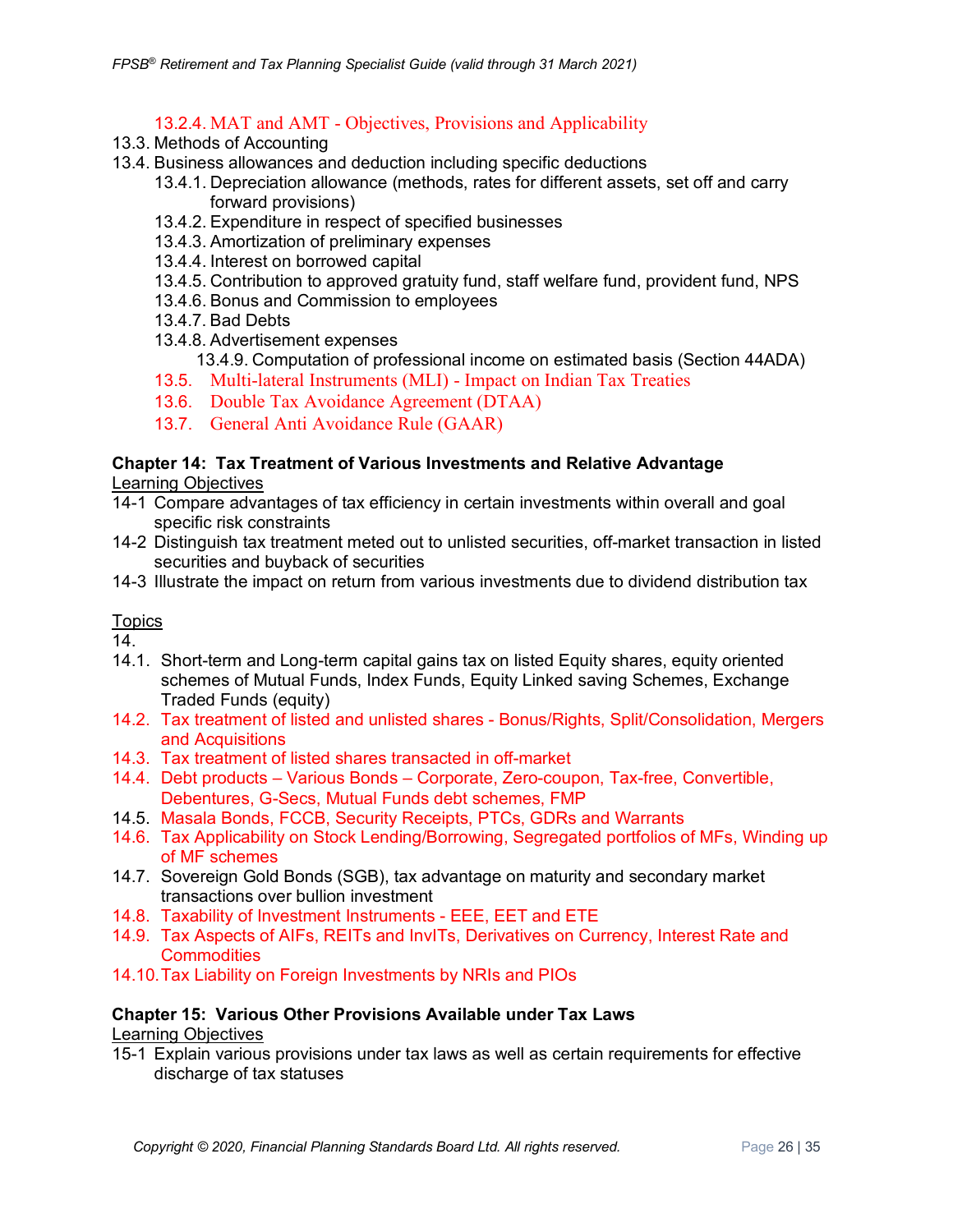15-2 Understand and interpret various set-off and carry forward of losses available under various heads as well as loss avoidance not available in dividend and bonus stripping

#### **Topics**

- 15.
- 15.1. Clubbing of Income
- 15.2. Set off and carry forward of losses
	- 15.2.1. Business loss and depreciation
	- 15.2.2. Speculation loss
	- 15.2.3. Capital loss (rules for long-term and short-term set off)
	- 15.2.4. Loss from house property
	- 15.2.5. Loss on sale of shares/securities where dividend received (Section 94[7])
	- 15.2.6. Loss on sale of units of Mutual Fund where bonus units received (Section 94[8])
- 15.3. Deduction and Collection of Tax on Source
	- 15.3.1. Tax Deducted at Source (TDS)
		- 15.3.1.1. Salaries, Fees on Professional and Technical Services
		- 15.3.1.2. Rents and Deposits
		- 15.3.1.3. Payment to Contractors/sub-contractors
		- 15.3.1.4. Winning from Lotteries, Races, Crossword Puzzles, TV shows/contests, etc.
		- 15.3.1.5. Withdrawal from provident funds within minimum prescribed periods
		- 15.3.2. Tax Collected at Source (TCS)
		- 15.3.3. Penalty in case of failure to deduct TDS/TCS
		- 15.3.4. Rounding off of taxable income
		- 15.3.5. Cash payment over a specified limit

#### **16.**

# **Chapter 16: Computation of Taxable Income and Tax and Filing of Returns**

Learning Objectives

16-1 Explain the process to arrive at taxable income and determine tax liability

16-2 Arrange ways to discharge tax liability estimated by way of self-assessment tax and periodical advance taxes

16-3 Understand nuances of timely filing tax return and the associated advantages and as well as pitfalls on default of filing return

16-4 Explain the circumstance where revised return needs to be filed

**Topics** 

- 16.1. Income from all sources
- 16.2. Set off of losses Current year and earlier years Gross Total Income
- 16.3. Admissible deductions Net Income or Taxable Income
- 16.4. Tax Liability Income taxable at special rates and normal rates
- 16.5. Tax as per slabs and applicable rates, surcharge and cesses
- 16.6. Self-assessment tax
- 16.7. Advance Tax Due dates of filing and percentage limits of advance tax payable

16.8. Who should file Returns? Exemption Limits for Resident, Senior Citizen and Super Senior Citizen

16.9. Benefit of filing Return – Set off of carry forward losses, adjustment/refund of TDS amounts

16.10. Appropriate Income Tax Return (ITR) Form

16.11. Mode of submission (e-filing) and last due date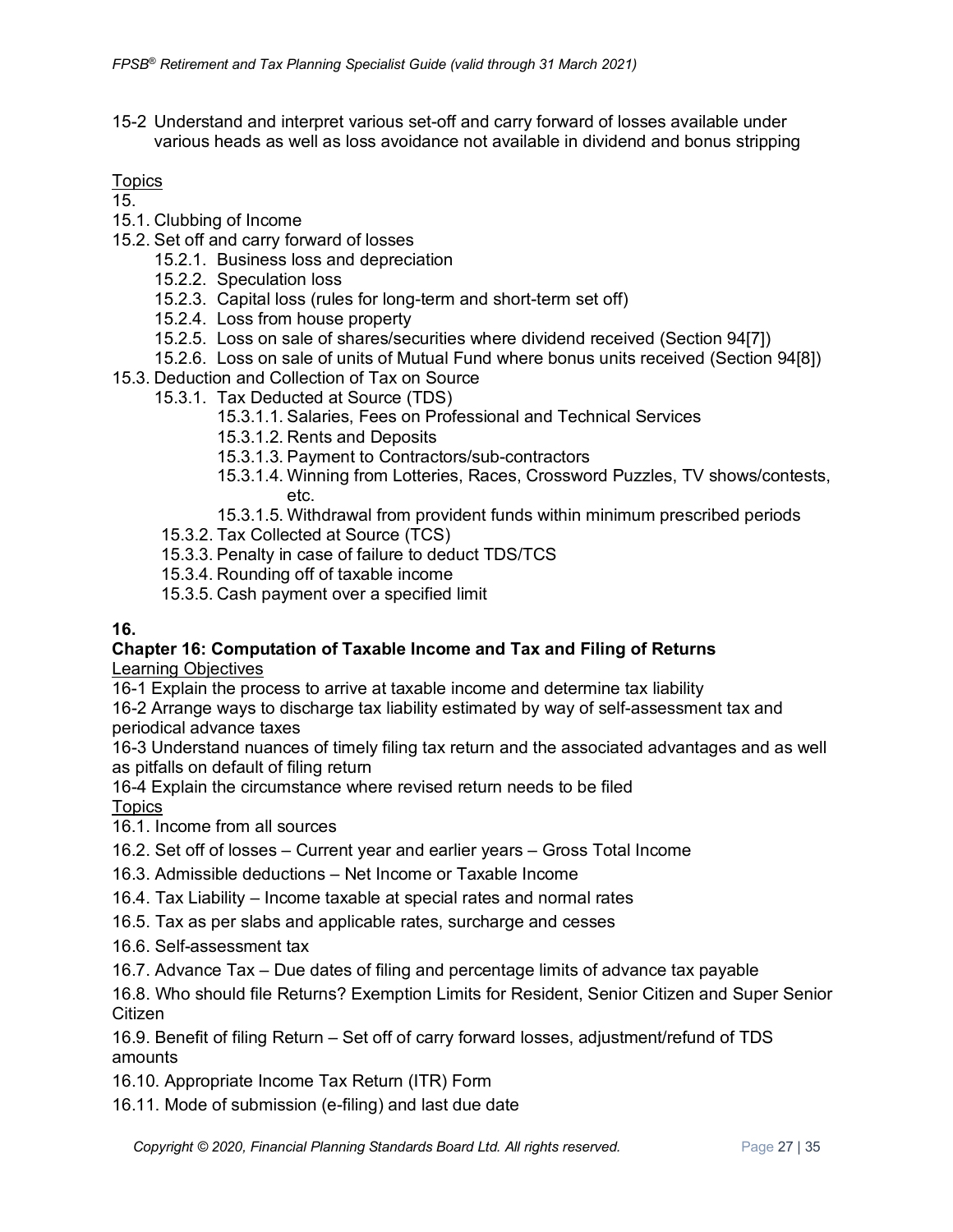- 16.12. Return filed beyond time Penalty and other consequences
- 16.13. Interest payable on default in furnishing return and default in payment of advance tax
- 16.14. Revised Return
- 16.15. Tax Refunds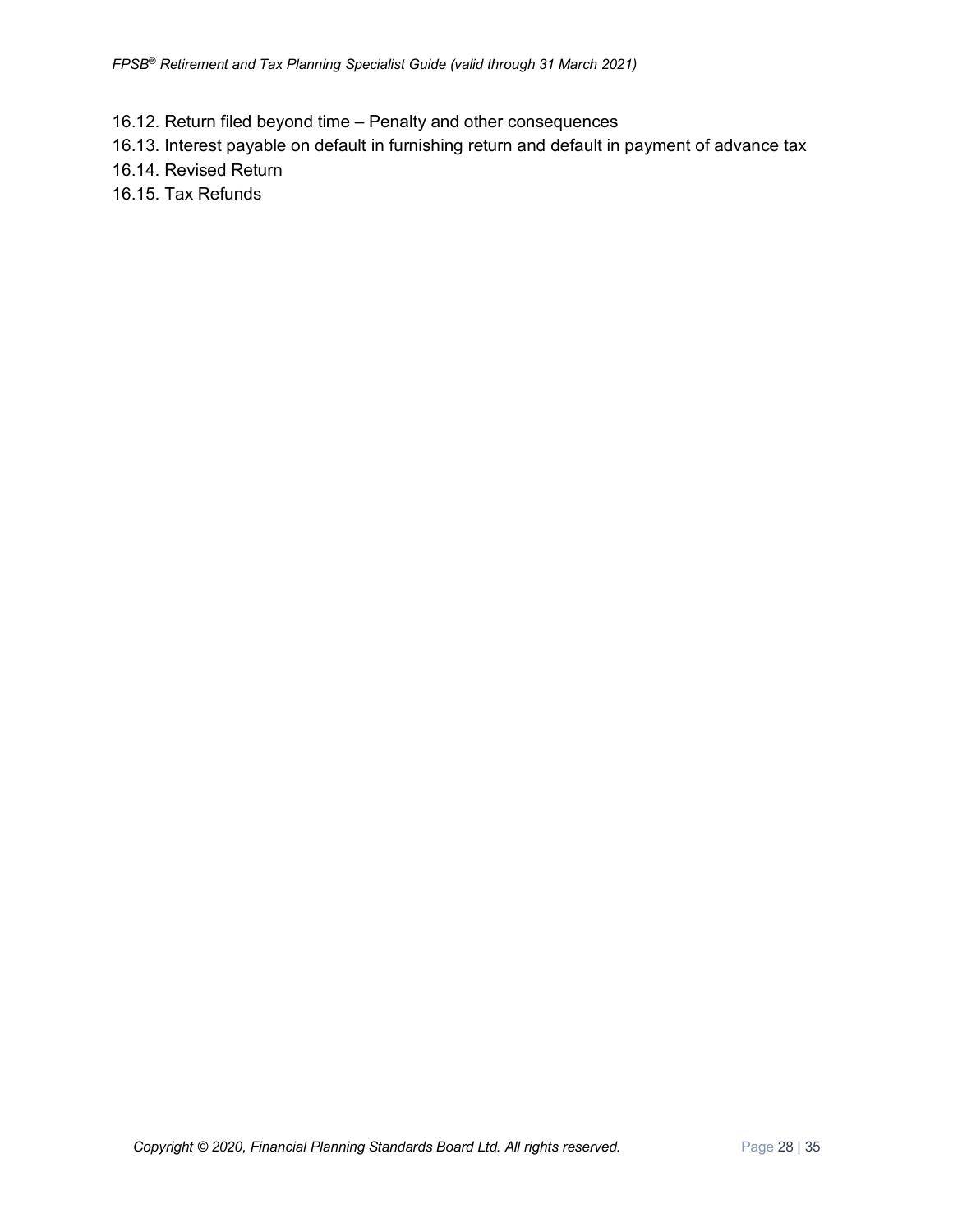#### <span id="page-28-0"></span>**Appendix B. FPSB Certification Code of Ethics (for all FPSB certifications)**

#### **FPSB LTD. CODE OF ETHICS**

Observing the highest ethical and professional standards allows professionals to serve the interests of clients and promote the profession for the benefit of society. As part of their commitment, professionals should provide appropriate disclosures and comply with ethical standards when delivering advice to clients. FPSB has incorporated ethical behavior and judgment, and compliance with ethical standards, into its global standards for professionals. To ensure these obligations are understood, FPSB incorporates ethical standards into its certification requirements.

FPSB's Code of Ethics Principles are statements expressing in general terms the ethical standards that professionals should adhere to in their professional activities. The comments following each Principle further explain the intent of the Principle. The Principles are aspirational and are intended to provide guidance for professionals on appropriate and acceptable professional behavior.

FPSB's Code of Ethics Principles reflect professionals' recognition of their responsibilities to clients, colleagues and employers. The Principles guide the performance and activities of anyone involved in the practice of advice; the concept and intent of these Principles are adapted and enforced on professionals by FPSB through rules of professional conduct.

#### Principle 1 – Client First

#### **Place the client's interests first.**

Placing the client's interests first is a hallmark of professionalism, requiring the specialist to act honestly and not place personal gain or advantage before the client's interests.

#### Principle 2 – Integrity

#### **Provide professional services with integrity.**

Integrity requires honesty and candor in all professional matters. Professionals are placed in positions of trust by clients, and the ultimate source of that trust is the specialist's personal integrity. Allowance can be made for legitimate differences of opinion, but integrity cannot coexist with deceit or subordination of one's principles. Integrity requires the specialist to observe both the letter and the spirit of the Code of Ethics.

#### Principle 3 – Objectivity

#### **Provide professional services objectively.**

Objectivity requires intellectual honesty and impartiality. Regardless of the services delivered or the capacity in which a specialist functions, objectivity requires that professionals ensure the integrity of their work, manage conflicts of interest and exercise sound professional judgment.

#### Principle 4 – Fairness

#### **Be fair and reasonable in all professional relationships. Disclose and manage conflicts of interest.**

Fairness requires providing clients what they are due, owed or should expect from a professional relationship, and includes honesty and disclosure of material conflicts of interest. Fairness involves managing one's own feelings, prejudices and desires to achieve a proper balance of interests. Fairness is treating others in the same manner that you would want to be treated.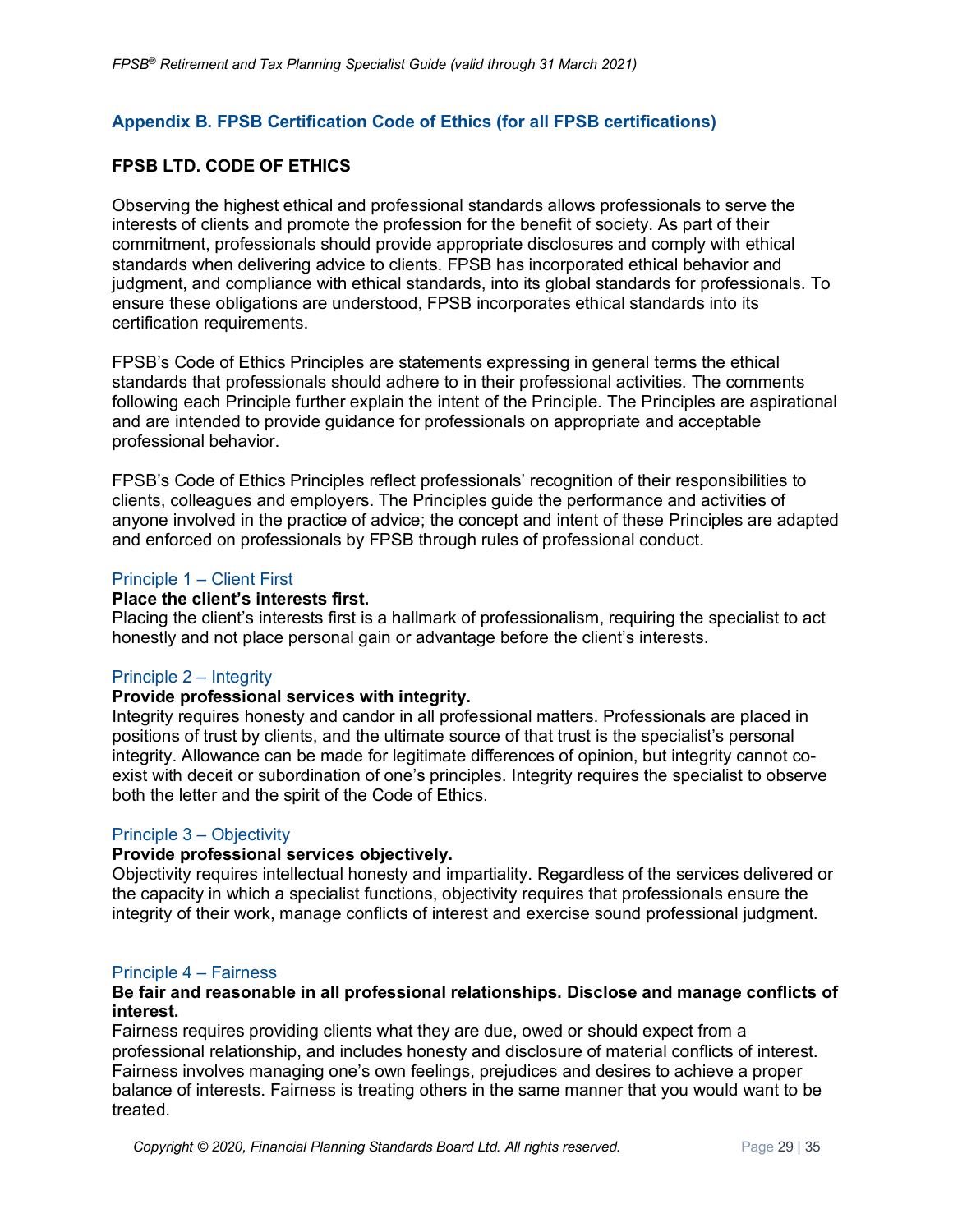#### Principle 5 – Professionalism

#### **Act in a manner that demonstrates exemplary professional conduct.**

Professionalism requires behaving with dignity and showing respect and courtesy to clients, fellow professionals, and others in business-related activities, and complying with appropriate rules, regulations and professional requirements. Professionalism requires the specialist, individually and in cooperation with peers, to enhance and maintain the profession's public image and its ability to serve the public interest.

#### Principle 6 – Competence

#### **Maintain the abilities, skills and knowledge necessary to provide professional services competently.**

Competence requires obtaining and maintaining an adequate level of abilities, skills and knowledge in the provision of professional services. Competence also includes the wisdom to recognize one's own limitations and when consultation with other professionals is appropriate or referral to other professionals necessary. Competence requires the specialist to make a continuing commitment to learning and professional improvement.

#### Principle 7 – Confidentiality

#### **Protect the confidentiality of all client information.**

Confidentiality requires that client information be protected and maintained in such a manner that allows access only to those who are authorized. A relationship of trust and confidence with the client can only be built on the understanding that the client's information will not be disclosed inappropriately.

#### Principle 8 – Diligence

#### **Provide professional services diligently.**

Diligence requires fulfilling professional commitments in a timely and thorough manner and taking due care in delivering professional services.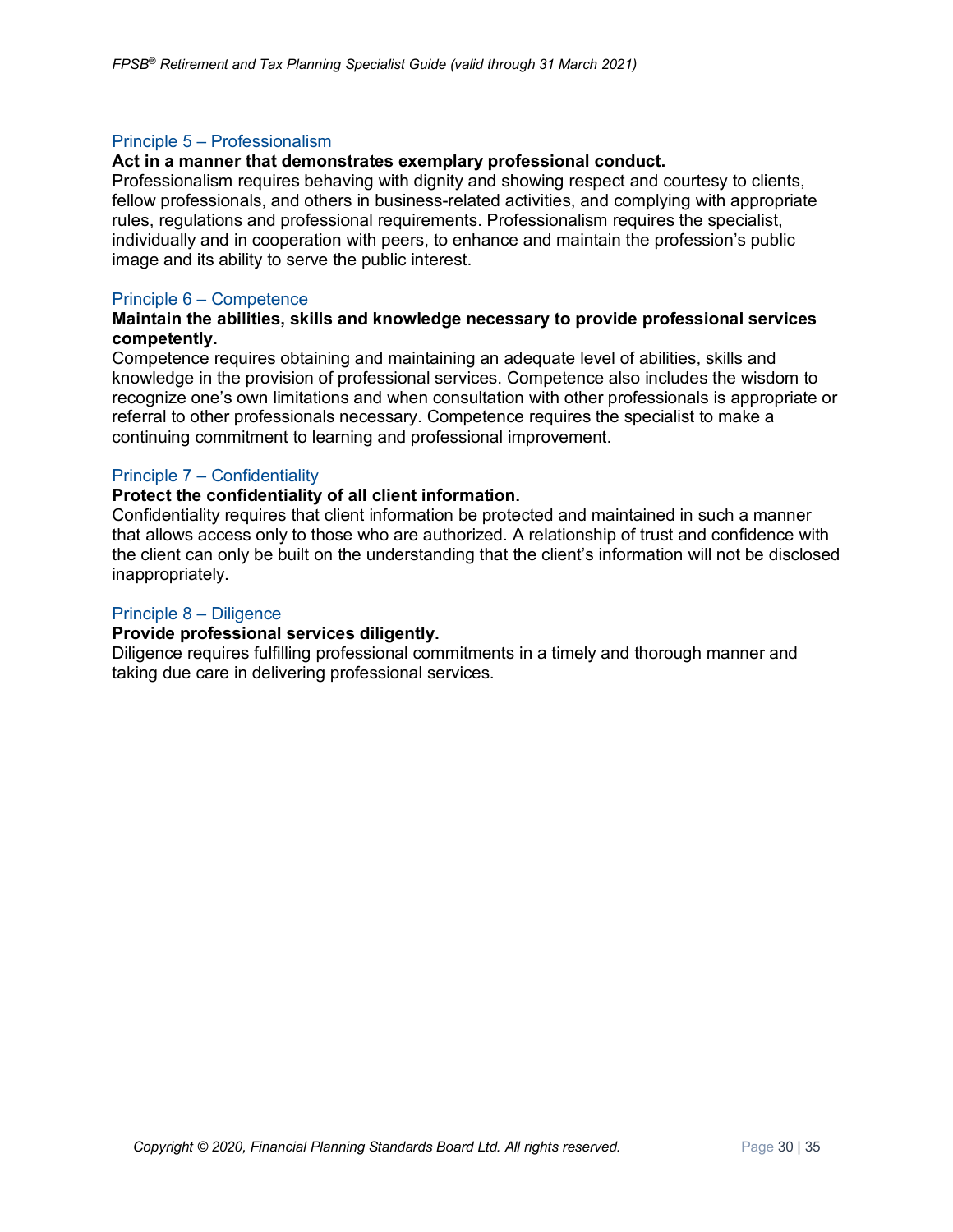#### <span id="page-30-0"></span>**Appendix C. Pricing**

**Enrollment** - Enrollment fees are annual and are valid across all courses available. For example, a candidate can enroll on 1 Jan and take all courses within 365 days without additional charge. A candidate who passes the FPSB<sup>®</sup> Retirement and Tax Planning Specialist exam and takes the FPSB® Retirement and Tax Planning Specialist certification can continue as a certificant and pursue other Specialist certification courses without a need to renew enrollment. The Specialist certification shall be renewed on annual basis. **Renewal** - Renewal fees must be paid upon expiration of enrollment, and are valid for an additional 365 days.

| Self-Paced / Instructor-Led Registration Fee                                                                  | <b>US\$165</b> | One-time enrolment fee                     |
|---------------------------------------------------------------------------------------------------------------|----------------|--------------------------------------------|
| Recognized Prior Learning Registration Fee                                                                    | <b>US\$260</b> | *Textbook fee is included                  |
| <b>Candidate Renewal Fee</b>                                                                                  | <b>US\$110</b> | Annual                                     |
| <b>Specialist Education Materials</b><br>Textbooks<br><b>Interactive Courses</b><br><b>Practice questions</b> | <b>US\$60</b>  | Per course,<br>Required for all candidates |
| <b>Integrated Financial Planning Textbook</b>                                                                 | <b>US\$120</b> | Required for all candidates                |
| <b>Specialist Certification Exams</b>                                                                         | <b>US\$61</b>  | Per exam per attempt                       |
| $CFP^{\circledR}$ Exam                                                                                        | <b>US\$122</b> | Per exam per attempt                       |
| Specialist and CFP Certification / Renewal                                                                    | <b>US\$100</b> | Annual                                     |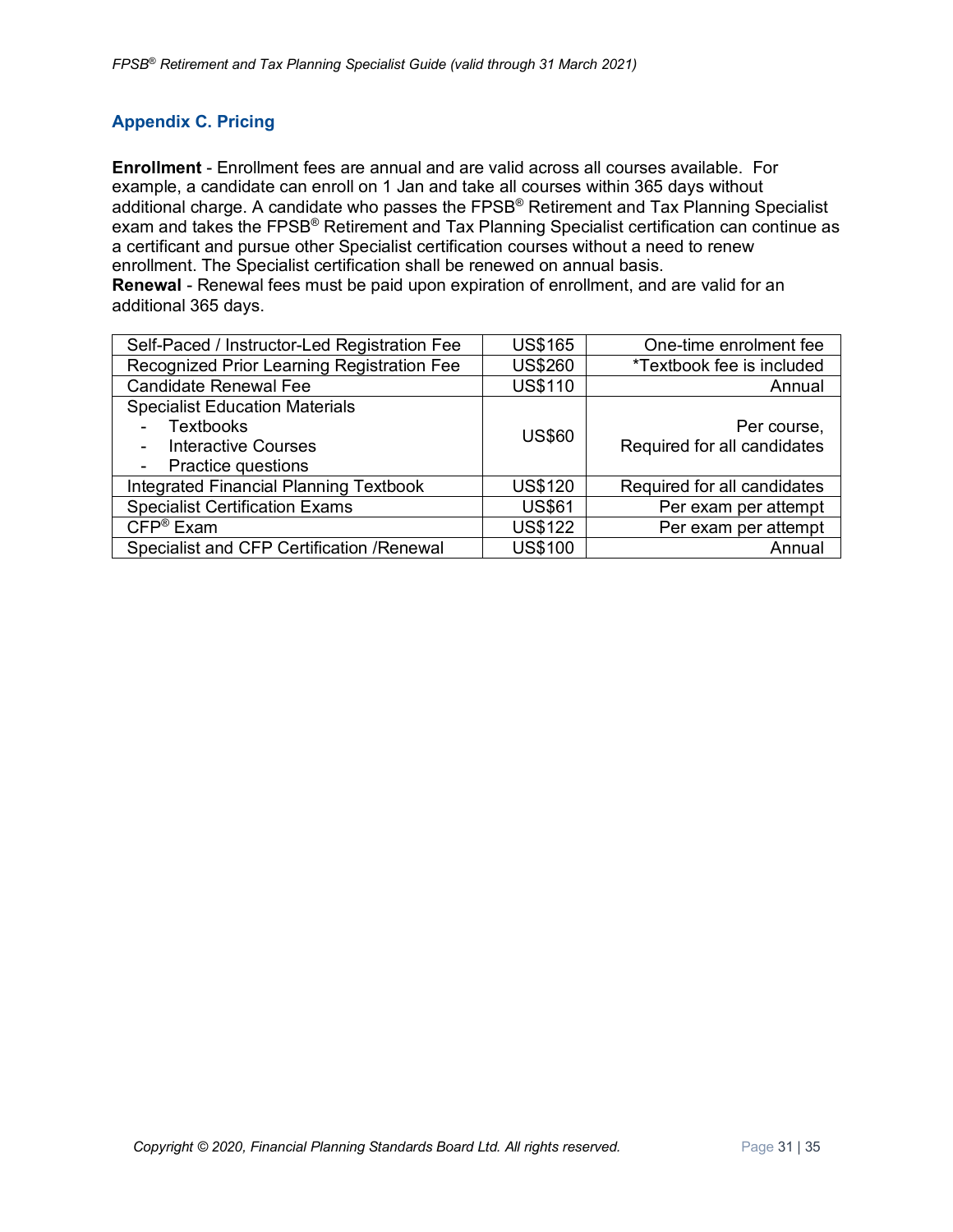#### <span id="page-31-0"></span>**Appendix D. Frequently Asked Questions**

#### **Step 1: Education**

#### 1. **Am I required to purchase the textbooks?**

Yes, all individuals registered with FPSB are required to purchase the textbooks. Your purchase includes access to the interactive courses and questions.

#### 2. **May I print or purchase a printed copy of the textbooks?**

FPSB does not allow for printing of FPSB textbooks for copyright purposes. Each time you'd like to access the textbooks, please log into your FPSB online platform, MyFPSB*learning*.

#### 3. **How long may I remain a candidate?**

FPSB recommends a candidate apply for FPSB<sup>®</sup> Retirement and Tax Planning Specialist Certification as soon as the exam is passed. This converts a candidate to a certificant and obviates the need to renew enrollment as a candidate while other Specialist courses including the Integrated Financial Planning are pursued. After a lapse of three years without passing an exam, however, a candidate would need to re-register with FPSB (and pay the registration fee again). FPSB strongly encourages you to complete the certification in the recommended time frame.

#### 4. **I heard about challenge status and self-study. Where can I find information about those?**

For anyone registering after 31 May 2020, Challenge Status and Self Study are no longer options. You may find it helpful to review 'Recognition of Prior Learning' and 'Self-paced learning' respectively as those concepts are similar.

#### **Step 2: Exam**

#### 5. **How shall I register for the examination?**

FPSB has an Exam Calendar published on website. The initial seven calendar days in a month are for exam registration. One can pay exam fee to block the reserved date for the FPSB® Retirement and Tax Planning Specialist exam scheduled on any one day between the 19<sup>th</sup> calendar day and the 24<sup>th</sup> calendar day in the same month. Presently, the tests are conducted using online-proctored system, whereby you can take the test at your own device (webcam-enabled Desktop or laptop) from anywhere. Soon exams shall also be available at the physical test centers across India.

#### 6. **Is there a possibility to skip the FPSB Retirement and Tax Planning Specialist exam on the path to CFP certification?**

No, all individuals who wish to pursue CFP certification must also pass the three exams first, i.e. exams for FPSB<sup>®</sup> [I](https://india.fpsb.org/fpsb-retirement-and-tax-planning-specialist/)nvestment Planning Specialist, FPSB<sup>®</sup> [Retirement and Tax Planning Specialist,](https://india.fpsb.org/fpsb-retirement-and-tax-planning-specialist/) and [FPSB®](https://india.fpsb.org/risk-management-and-estate-planning/) [Risk and Estate Planning](https://india.fpsb.org/risk-management-and-estate-planning/)  [Specialist.](https://india.fpsb.org/risk-management-and-estate-planning/)

#### 7. **How was the exam created?**

CFP professionals in India and internationally created exam questions, and the FPSB exam panel reviewed the weighting and composition of questions. Each question has been reviewed by multiple CFP professionals in India as a requisite step in exam creation.

#### 8. **When can I take the exam?**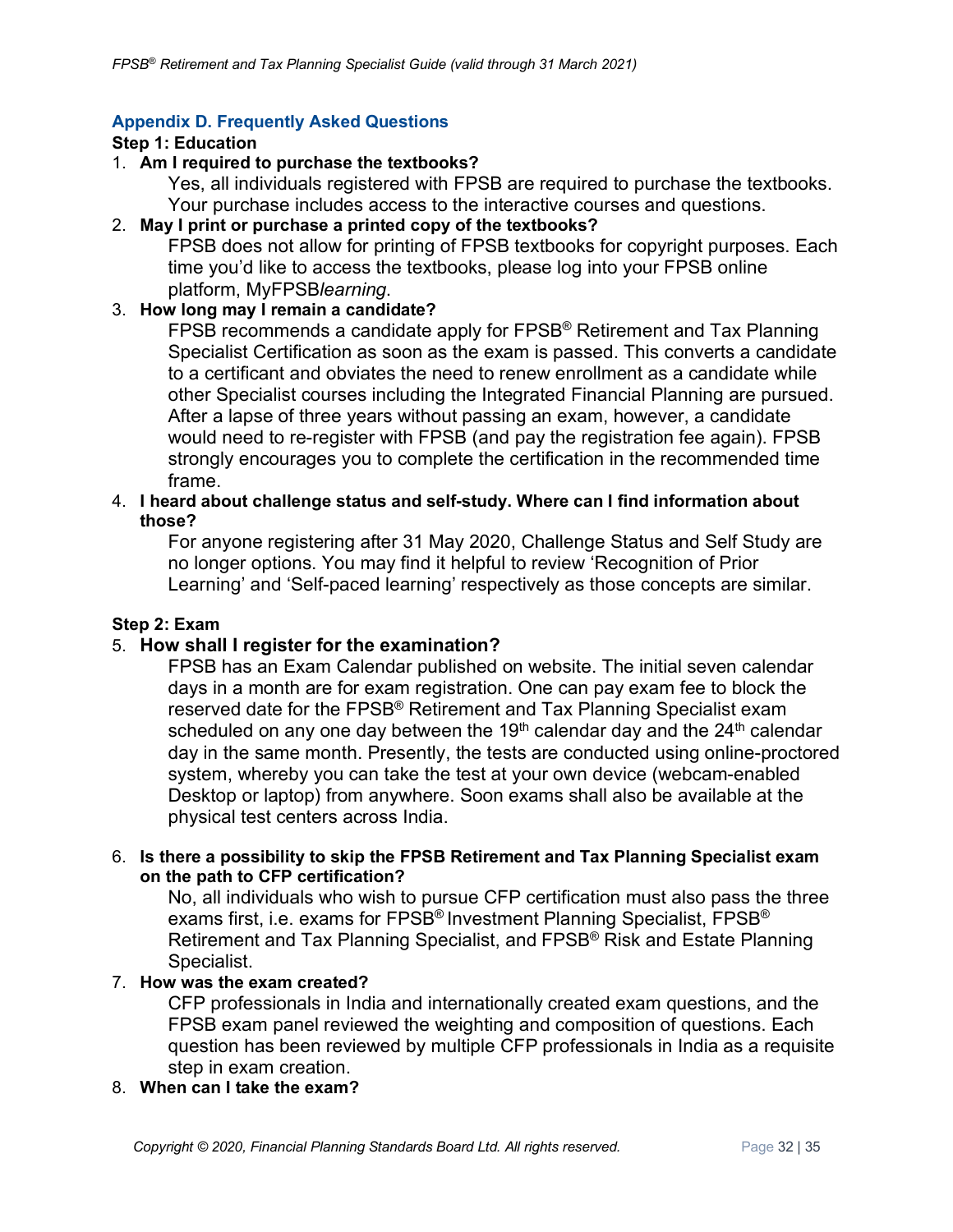FPSB conducts exam on four days, one each for the three Specialist exams and one for the CFP® exam. These are conducted from the 19<sup>th</sup> calendar day to the  $24<sup>th</sup>$  calendar day in the month except on Saturdays, Sundays and specified Holidays. At any given time, FPSB publishes on the website an Exam Calendar for the three subsequent months. Candidates may sign up to take the exam only after they have completed the education requirement for their chosen education mode:

- Self-paced learning: Passing the two Module tests in MyFPSB*learning*
- Instructor-led learning: FPSB-Authorized Education Provider has determined pass/fail for candidates and notified FPSB
- Recognition of prior learning: FPSB grants recognition upon approval of submitted evidence

#### 9. **What resources may be available to study for the exam?**

FPSB encourages candidates to study the learning objectives and knowledge items in the FPSB Retirement and Tax Planning Specialist Competency Profile; the exam blueprint; and the questions in MyFPSB*learning*.

#### 10. **When will I know my score on the exam?**

FPSB notifies the pass/fail metric toward results of exams in each candidate's LMS account by the close of the calendar month. For failing candidates, the course is 'assigned' to retake the exam, while passing candidate find the course as 'attended'.

#### 11. **Is there a limit to the number of times I may take the FPSB exam?**

There is no limit to the number of times you may take the exam. You may only take the FPSB® Retirement and Tax Planning Specialist exam once in the designated exam window each month.

#### 12. **Why do I need to answer the 10 questions on the exam that are not scored?**

FPSB works to constantly improve its exams. In order to accomplish this, FPSB needs to pretest some questions before they become a part of the exam. This requires FPSB to gather responses from candidates. These 10 questions are randomly distributed throughout your exam, so you will not know which questions are being pretested and which count toward your score. Therefore, you should assume that all questions count and answer every question with the same concern for your score.

#### **Step 3: Ethics**

#### 13. **What are steps to complete the Ethics course?**

This is an online ethics course in the FPSB online portal. You must ideally pass the Ethics course before beginning studies so that it does not hamper your exam scheduling when due.

#### **Step 4: Certification**

#### 14. **How long does the process take?**

This depends on the individual and different factors such as industry experience, time to prepare, familiarity and propensity to take exams (in general), and the extent of studying before the exam. Typically, preparations require 8-12 weeks of study for the FPSB Retirement and Tax Planning Specialist exam.

#### 15. **How long is certification valid for?**

The certification is valid for one year. An individual may renew certification after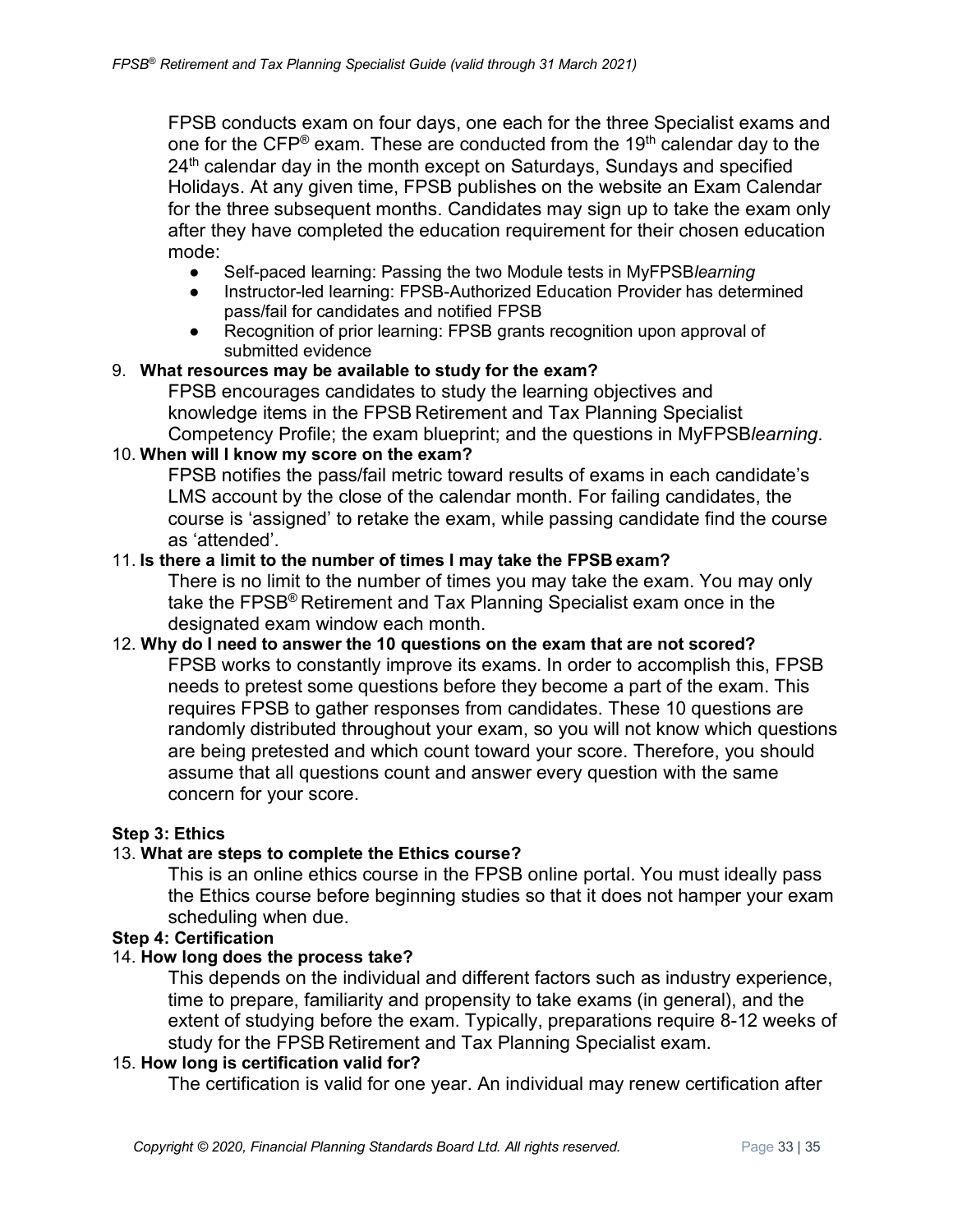completing the 5 Continuing Professional Development (CPD) points and completing the other renewal requirements in the FPSB online platform. However, the CPD requirement stands fulfilled automatically if the candidate is pursuing other Specialist courses or the FPSB® Integrated Financial Planning course.

#### 16. **How does this certification validity combine with other FPSB certifications?**

Your initial certification is valid for 365 days. Additional course certifications can be earned in that period. All specialist certifications will be benchmarked and renewed on the date of your initial certification. For example, Sajju passes the FPSB Retirement and Tax Planning Specialist exam and certifies as such on December 31, 2020, he will renew a year from then. During that year, he may choose to certify as FPSB Retirement and Tax Planning Specialist on June 30 and FPSB Risk and Estate Planning Specialist on September 30. All these certifications will renew on the same date, December 31, 2021 as they are all specialist certifications. CFP certification will reset the renewal date to begin on the date of CFP certification, at which point all specialist certifications earned remain valid and will be marked to this new date.

#### **17. If I pass the exam, may I use the marks?**

No, you must apply for and obtain the relevant certification for your eligibility to use the marks.

#### **Other Questions**

**18. I work in a firm with a lot of colleagues who want to pursue FPSB's certifications. We're speaking with the corporate training department. How does this work for us?** FPSB encourages your employer to contact us. You may individually take this as a self-paced training, and may want to have a corporate trainer in your HR or training department provide coaching. Alternatively, your employer may want an FPSB-Authorized Education Provider to teach the course under the instructor-led mode.

#### **19. I registered before 1 June 2020, and would like to become an FPSB Retirement and Tax Planning Specialist. How may I do that?**

FPSB is providing a transition mechanism from April 2021 for those who registered prior to 1 June 2020 so that they migrate to the New Program and appear in the remaining Specialist courses and the FPSB® Integrated Financial Planning course to pursue CFP<sup>CM</sup> certification. Their individual exams cleared in the old curriculum are recognized toward eligibility to apply for the relevant Specialist certification/s (please visit the Transition Notice displayed on website).

#### **20. I'd like to learn about the other certifications. How do I do that?**

You may visit <https://india.fpsb.org/students/> to learn more about the other certifications.

**21.What minimum education qualification is applicable for obtaining FPSB® Retirement and Tax Planning Specialist certification and CFPCM certification?** While a candidate who passes FPSB® Retirement and Tax Planning Specialist exam is eligible for this Specialist certification basis HSC/12th Pass qualification (subject to meeting other eligibility criteria for Specialist certification), a graduate